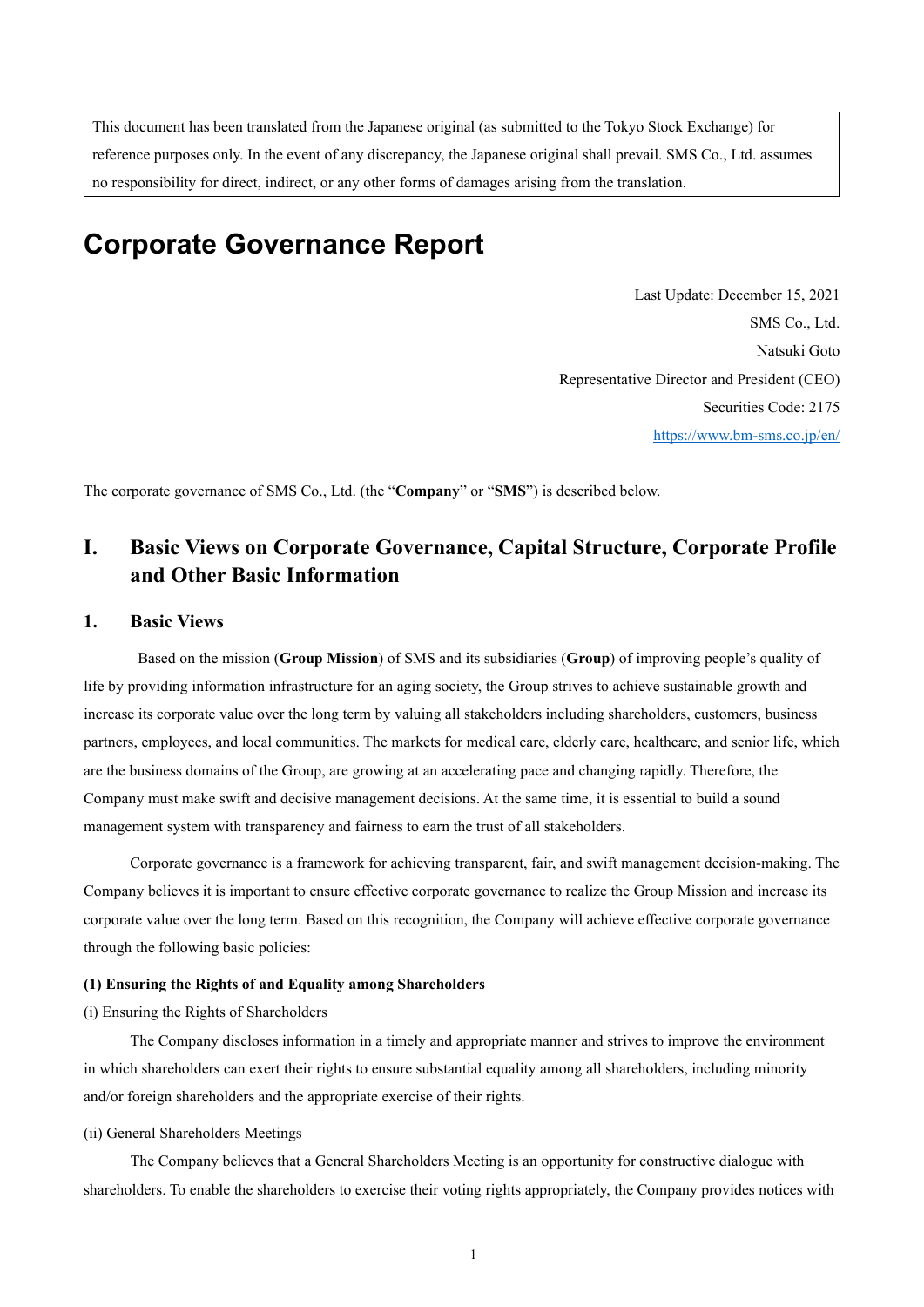accurate information on voting on the Company website days ahead. The Company sets the Annual General Shareholders Meeting date avoiding conflict with other similar meetings to encourage as many attendances of the shareholders.

#### (iii) Capital Policy

The Company believes it is essential to contribute to shareholder value by achieving sustainable growth and increasing its corporate value over the long term. The Company aims to achieve continuous growth in net income and maintain higher ROE than its cost of equity by efficiently utilizing its limited management resources. As huge business opportunities emerge in the market related to an aging society where the Group operates, the Company will use its profits for the investments necessary for sustainable growth and long-term corporate value enhancement. Therefore, the Company's basic policy for the dividend is to prioritize growth investments while considering the financial conditions when determining dividend payouts to its shareholders.

Capital policies that may affect the rights of existing shareholders, such as large-scale capital increases, shall be conducted through appropriate procedures based on a thorough consideration of its necessity and rationality not to harm the rights of shareholders unduly.

#### (iv) Cross-Shareholdings

The Company does not hold any listed shares under a so-called "cross-shareholdings" structure. The Company will not hold such shares if it is not possible to reasonably explain that such shares will lead to long-term enhancement of corporate value after comprehensive considerations of factors including consistency with the Group's strategy, synergy effects, and risks.

#### (v) Anti-Takeover Measures

The Company believes that achieving sustainable growth and long-term enhancement of corporate value and building good relationships with shareholders and investors through IR activities will defend against hostile takeovers. Therefore, the Company has not adopted any anti-takeover measures.

#### (vi) Related Party Transactions

The Company conducts all transactions through the necessary screening and approval process depending on the transaction scale and significance following internal regulations.

Any transaction which may cause conflicts of interest is subject to the prior approval of the Board of Directors and is required to be reported to the Board after it is carried out.

Related party transactions are conducted by taking into account the general terms and conditions of transactions in the market, and the status of such transactions is monitored to prevent any disadvantages to the Company. The Company discloses related party transactions in the annual securities report and non-consolidated financial statements attached to the convocation notice for the General Shareholders Meeting.

#### **(2) Appropriate Cooperation with Stakeholders Other Than Shareholders**

The Group Mission states that the Company aims to continue contributing to society through its business activities. To this end, it is essential to build good relationships and cooperate with all stakeholders, including shareholders, customers, business partners, employees, and local communities. The Company's basic stance toward each stakeholder is as follows: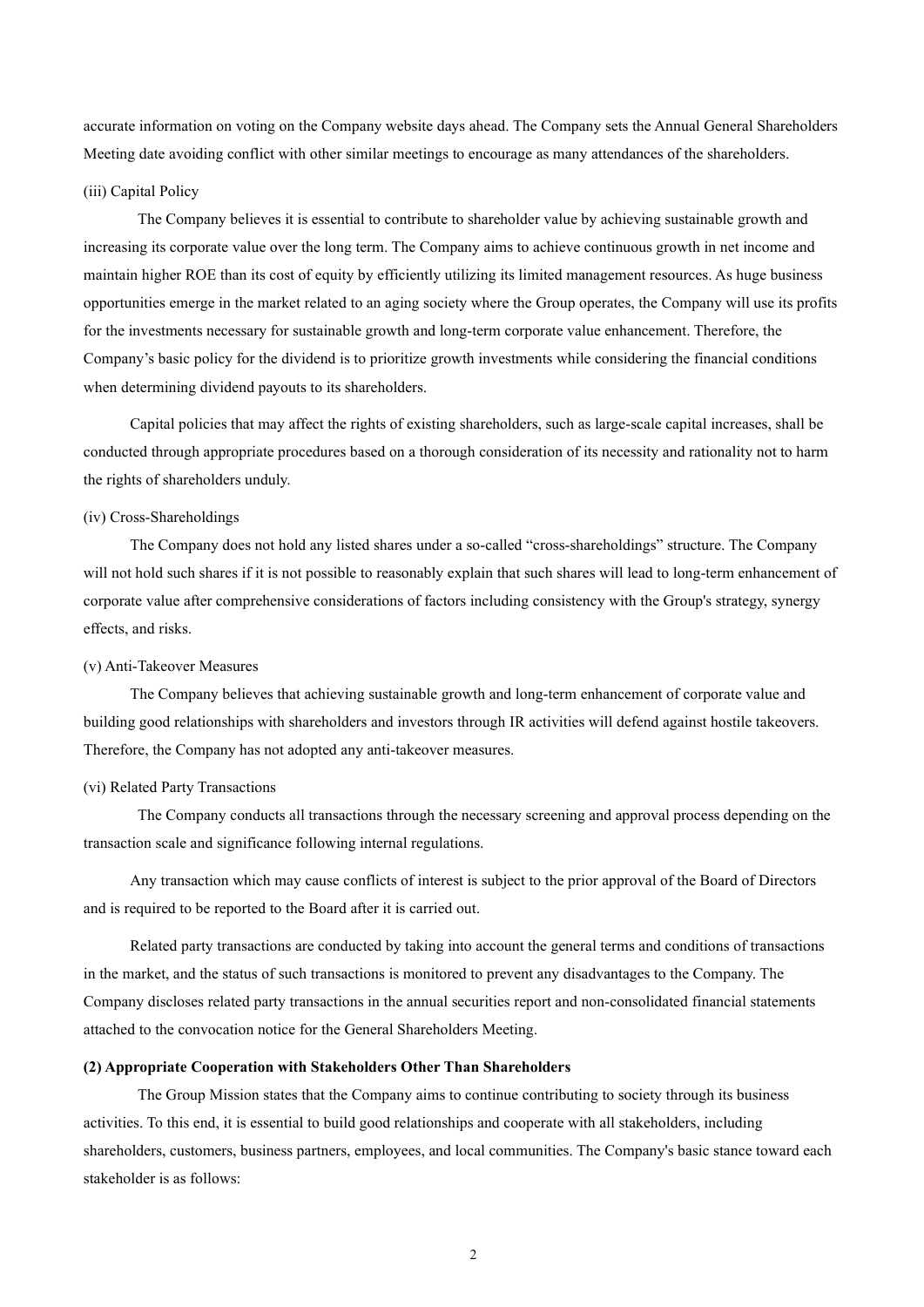- For customers: The Company values customers (operators, workers, and end-users) through its information-based services.
- For business partners: The Company builds sound coexistence relationships with business partners by procuring products and services of appropriate quality at appropriate prices.
- For employees: The Company provides employees with various growth opportunities through the sustainable growth of its business and aims for mutual development between the Company and employees.
- For local communities: The Company contributes to the sustainable development of local communities by solving various social issues that arise in an aging society through its business activities.

#### **(3) Ensuring Appropriate Information Disclosure and Transparency**

The Company believes that it has the responsibility to disclose appropriate information on a timely basis and sufficiently fulfill its accountability. In addition to ensuring disclosures in compliance with relevant laws and regulations, including the Companies Act, the Financial Instruments and Exchange Act, and the rules of the Tokyo Stock Exchange, the Company discloses information that may affect the investment decisions of shareholders and investors, in a timely and appropriate manner.

#### **(4) Responsibilities of the Board of Directors**

As a Company operating in a market that is accelerating and changing rapidly, it is imperative to build a management system that enables swift and sound management decisions in a timely and appropriate manner to realize the Group Mission and increase its corporate value over the long term. Therefore, the Company has adopted an organizational form of a company with an Audit and Supervisory Committee and the authority of the business execution of the Board of Directors has been delegated to the Representative Director and President (**CEO**), and other Directors. The Board of Directors focuses on substantial discussions regarding management strategies and issues from a broader perspective and enhances its supervisory function over business execution. At the Audit and Supervisory Committee, the Committee members who have the voting rights of the Board of Directors (all are Independent Outside Directors) conduct audits to improve the effectiveness of audit and supervision. The Company has also established the Nomination and Remuneration Advisory Committee to ensure objectivity, fairness, and transparency in the nomination of Director candidates, the appointment/dismissal of the senior management, and the remuneration decision for Directors who are not the Audit and Supervisory Committee members. To realize the most appropriate composition of the Board of Directors suitable for a rapidly changing business environment, the Company has set the policy for the nomination of Director that requires candidates a deep understanding of the Company's business along with a wealth of experience and broad insight in areas such as finance, accounting, legal affairs, and corporate management, regardless of age, gender, or nationality. Specifically, the Company aims to achieve diversity among the members of the Board of Directors in terms of their backgrounds, areas of expertise, and international experience. In addition, for Outside Directors who are the Audit and Supervisory Committee members, the Company aims to achieve diversity in terms of tenure to harmonize the experience of long-serving Directors with the fresh perspectives of the new Directors. The Company believes that the above system enables the Directors to fulfill their duties. Thereby the Company will realize the Group Mission and increase its corporate value over the long term.

#### **(5) Dialogue with Shareholders**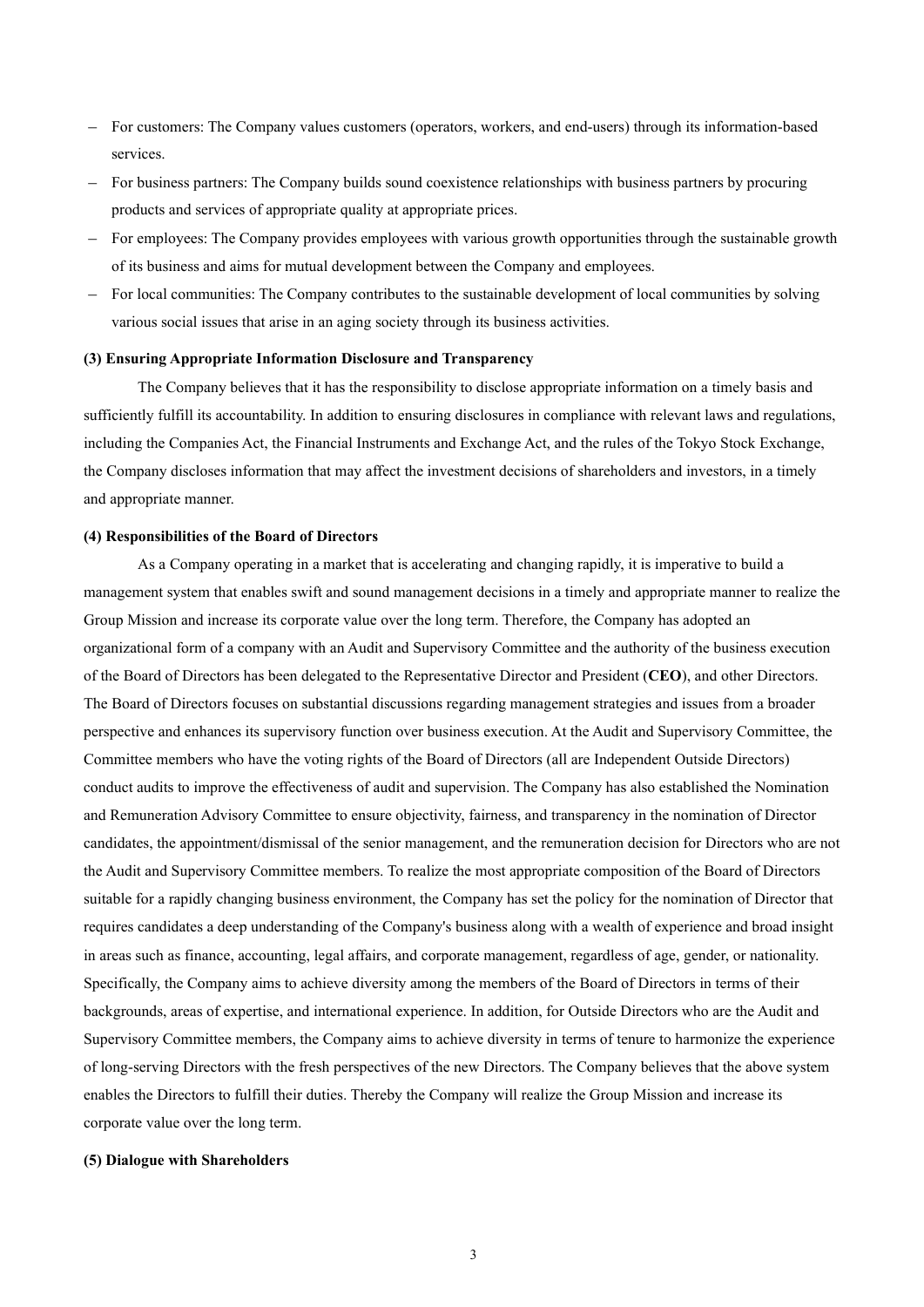The Company recognizes that it must engage in constructive dialogue with shareholders and investors with a long-term perspective to realize the Group Mission and increase its corporate value over the long term. Therefore, the Director of Corporate Management (**CFO**) supervises dialogue with shareholders, and the policy of the dialogue is decided in cooperation with the CEO. The CEO explains the management strategies and the business conditions at quarterly results briefings and actively participates in IR interviews.

#### [**Reasons for Non-Compliance with the Principles of the Corporate Governance Code**]

All principles are described based on the Corporate Governance Code revised in June 2021.

#### **Supplementary Principle 1.2.4 Electronic Voting Infrastructure and Translations of the Convocation Notices**

Starting with the Annual General Shareholders Meeting scheduled to be held in June 2022, the Company plans to provide an environment that enables electronic exercise of voting rights and to translate key parts of the convocation notice into English.

#### **Supplementary Principle 2.4.1 Ensuring Diversity in the Promotion etc. of Core Personnel**

Mid-career hires account for more than 90% of the total employees of the Group. Foreign employees account for approximately 30% as the Company is actively operating overseas. In the promotion of core personnel, the Company makes judgments based on their abilities in accordance with their expected roles, regardless of age, gender, nationality, or other attributes. As a result, the ratio of mid-career hires and foreign nationals in management positions does not differ significantly from the overall personnel composition, and the ratio of female managers is around 30%, indicating that the Company has achieved sufficient diversity in its core personnel.

The Company intends to continue to develop human resources and improve the work environment to ensure diversity, sustainable growth, and long-term enhancement of corporate value. The Company will consider setting targets when it judges that such targets are necessary from the perspective of management strategies.

The Company discloses its policies and initiatives regarding human resources on its website. [\(https://www.bm](https://www.bm-sms.co.jp/sustainability/people/)[sms.co.jp/sustainability/people/\)](https://www.bm-sms.co.jp/sustainability/people/)

### **Supplementary Principle 3.1.3 Sustainability Initiatives**

(1) Sustainability initiatives

The Company discloses its policies and initiatives regarding sustainability on its website. (https://www.bmsms.co.jp/sustainability/)

The Company does not disclose information based on the TCFD framework because it is not expected that climate change issues will seriously affect the Group's business activities or that its business activities will have a significant impact on climate change. The Company considers that it is important to address climate change issues to realize a sustainable society. The Company will collect and analyze necessary data regarding the impact of climate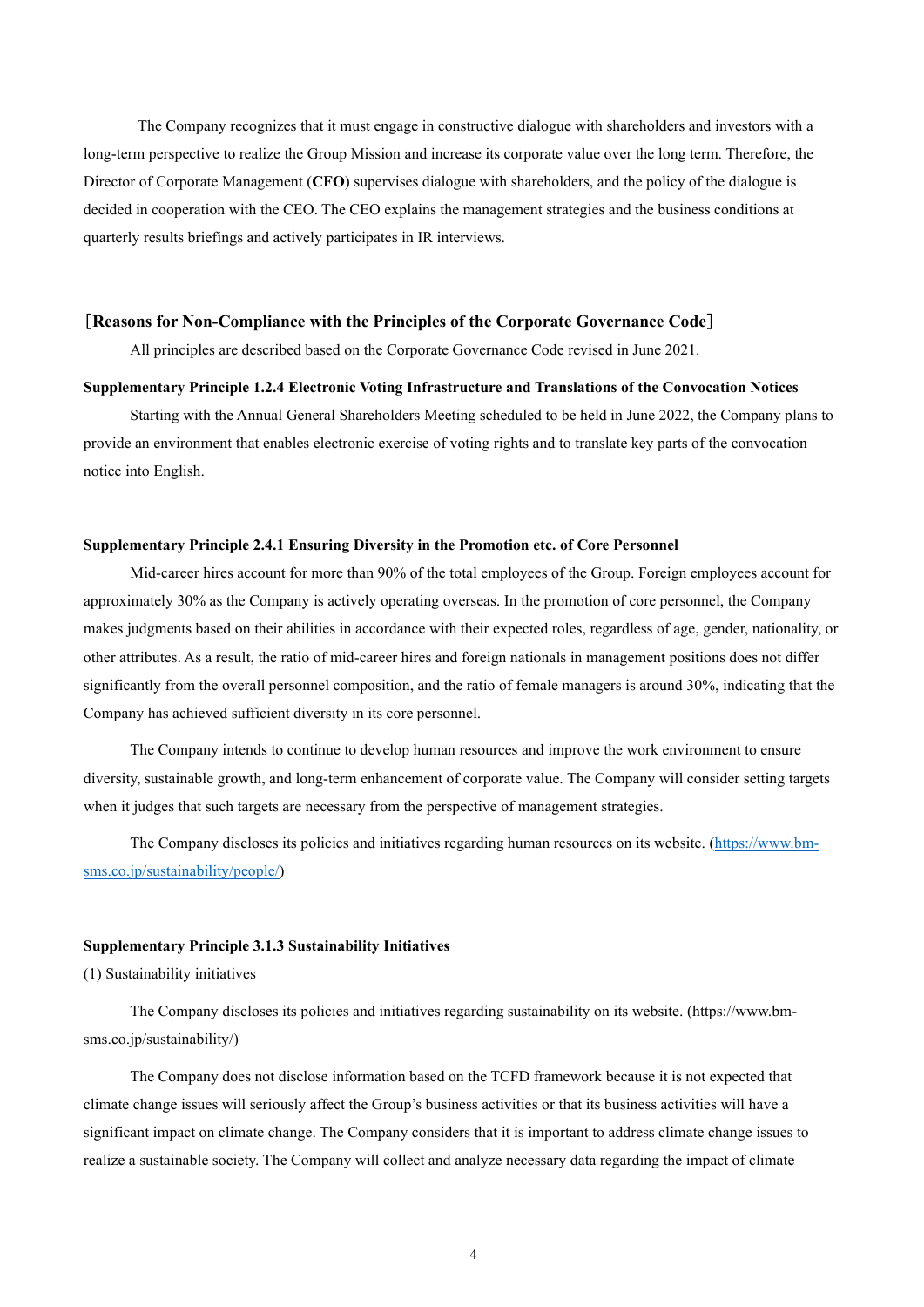change-related risks and opportunities on its future business activities and performances. The Company will also take necessary measures to reduce a negative effect on climate change caused by our business.

(2) Investment in human capital and intellectual property

The Company believes that human capital and intellectual property are important management resources to promote the Group's business.

It is critical to continuously recruit and develop talented human resources with the necessary capabilities to achieve sustainable growth and long-term enhancement of corporate value. The Company's human resource principle is "to pursue Professionalism with Passion and Integrity." In addition to actively recruiting diverse human resources who meet this principle and providing them with opportunities for growth, the Company develops systems to support their growth and work environments that they find rewarding. The Company discloses details of its policies and initiatives regarding human resources on its website. (https://www.bm-sms.co.jp/sustainability/people/)

With regard to intellectual property, the Company makes investment as necessary, including defensive measures, to protect its knowhow and trademark rights.

## **Principle 4.11 Preconditions for Board and Audit and Supervisory Committee Effectiveness**

The Company operates in the markets of medical care, elderly care, healthcare, and senior life, which are growing at an accelerating pace and changing rapidly. The Company believes that it is essential to appoint Directors, who have a deep understanding of the Company's business, a wealth of experience and broad insight in areas such as finance, accounting, legal affairs, and/or corporate management, regardless of age, gender, or nationality, in order to realize the most appropriate composition of the Board of Directors according to the Company's strategy. The Board of Directors currently consists of two Directors who are not the Audit and Supervisory Committee members (both are Internal Directors) and three Directors who are the Audit and Supervisory Committee members (all are Independent Outside Directors.) The Board is well balanced in terms of the Directors' experience, expertise and understanding of SMS's business, as well as the appropriate size of the Board that realizes swift decision-making and effective internal control. In addition, the Company aims to achieve diversity among the members of the Board of Directors, in terms of their backgrounds, areas of expertise, and international experience. For Outside Directors who are the Audit and Supervisory Committee members, the Company aims to achieve diversity in terms of tenure to harmonize the experience of longserving directors with the fresh perspectives brought by new directors. Although the Board has not realized gender diversity at this moment, the Company believes it has the most appropriate structure that realizes active discussions at the Board meetings from diverse perspectives needed to execute the Company's current strategy by achieving diversity among Outside Directors who are the Audit and Supervisory Committee members, in terms of their backgrounds, areas of expertise, international experience, and tenure. All of the three members of the Audit and Supervisory Committee are Independent Outside Directors, who have either sufficient expertise in finance, accounting or legal affairs along with international experience and knowledge related to SMS's business domains, and meet requirements to execute the duties of audit and supervision of the management. The Company will continue to revise requirements for Directors in response to changes in the business environments.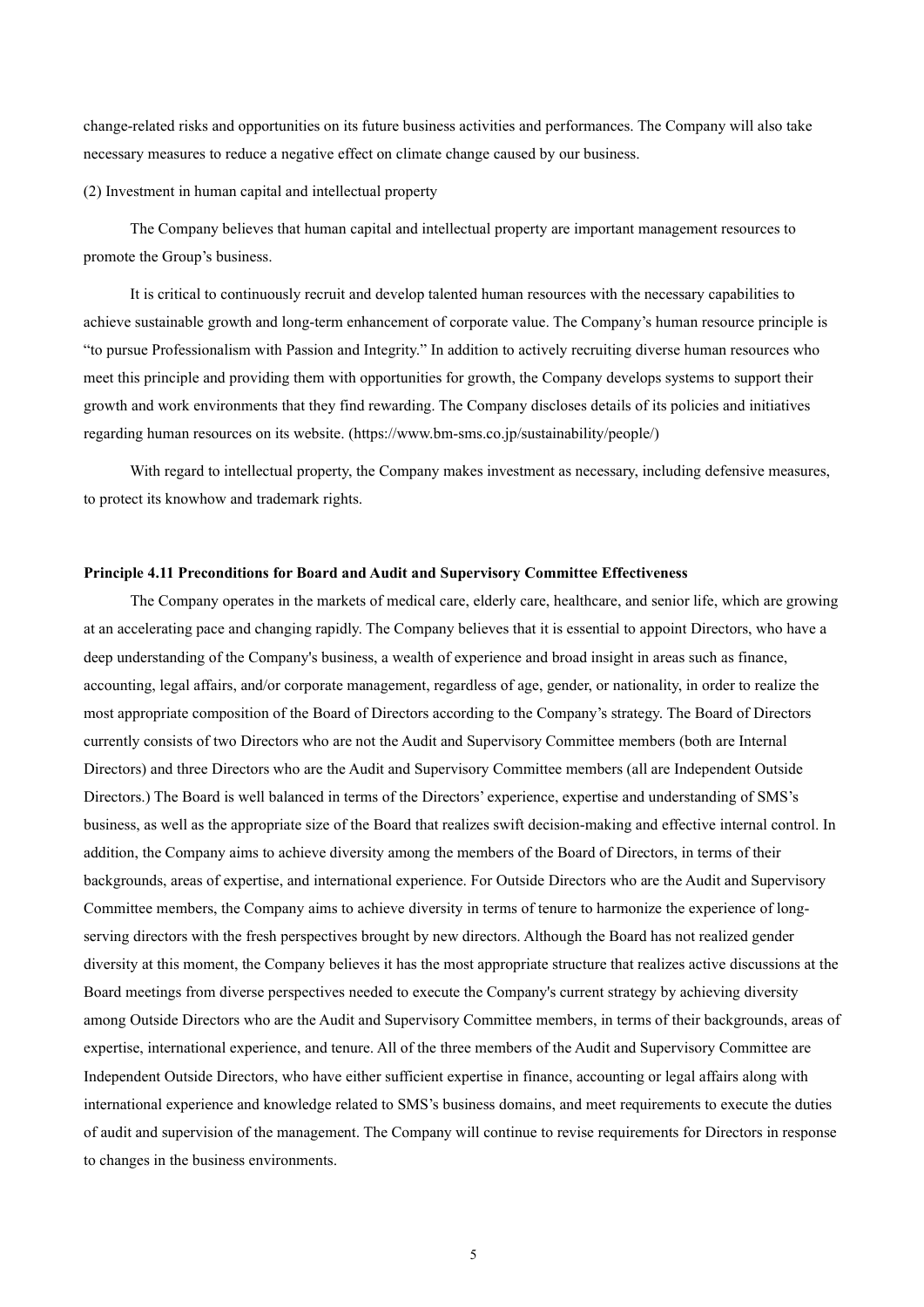With regard to the improvement of the functions of the Board of Directors, the Company strengthens the monitoring functions of the Board by reviewing the appropriate delegation of authority as necessary. The Company believes that the effectiveness of the Board is sufficiently ensured through the audit and supervision by the Audit and Supervisory Committee.

#### **Supplementary Principle 4.11.3 Analysis and Evaluation of Board Effectiveness**

The Company believes that the Board of Directors has demonstrated its effectiveness as all Directors engage in active discussions and deliberations to make important decisions by fully utilizing their experience and expertise. In addition, the Company believes that the effectiveness of the Board of Directors is sufficiently ensured through the audit and supervision by the Audit and Supervisory Committee. The Company will consider conducting analysis and evaluation of the effectiveness of the Board of Directors and disclosing the results as necessary.

#### **Principle 5.2 Establishing and Disclosing Business Strategies and Business Plans**

As the Company operates in the rapidly changing environment, it is necessary to constantly update the strategies. To this end, the Company formulates or revises its medium-term management plan every year. The Company sets not only the strategies but also the targets for sales and profits in the plan and shares them internally. For shareholders and investors, the Company explains the outline of the strategies and financial forecasts in its financial results briefings and other materials.

With regard to profitability and capital efficiency, the Company is continuing to grow its net income while achieving higher ROE than its cost of equity by efficiently utilizing its limited management resources. The Company will continue to update its management strategies and business portfolio and make investments necessary for growth, with the aim of realizing the Group Mission and increasing its corporate value over the long term. While the Company does not disclose specific targets of profitability and capital efficiency, it will continue to consider how to communicate and disclose information that contributes to the decisions of shareholders and investors.

## [**Disclosure Based on the Principles of the Corporate Governance Code**]

#### **Principle 1.4 Cross-Shareholdings**

The Company does not hold any listed shares under a so-called "cross-shareholdings" structure. The Company will not hold such shares if it is not possible to reasonably explain that such shares will lead to an increase in corporate value after comprehensive considerations of factors including consistency with the Group's strategy, synergy effects, and risks.

#### **Principle 1.7 Related Party Transactions**

The Company conducts all transactions through the necessary screening and approval process depending on the transaction scale and significance in accordance with internal regulations.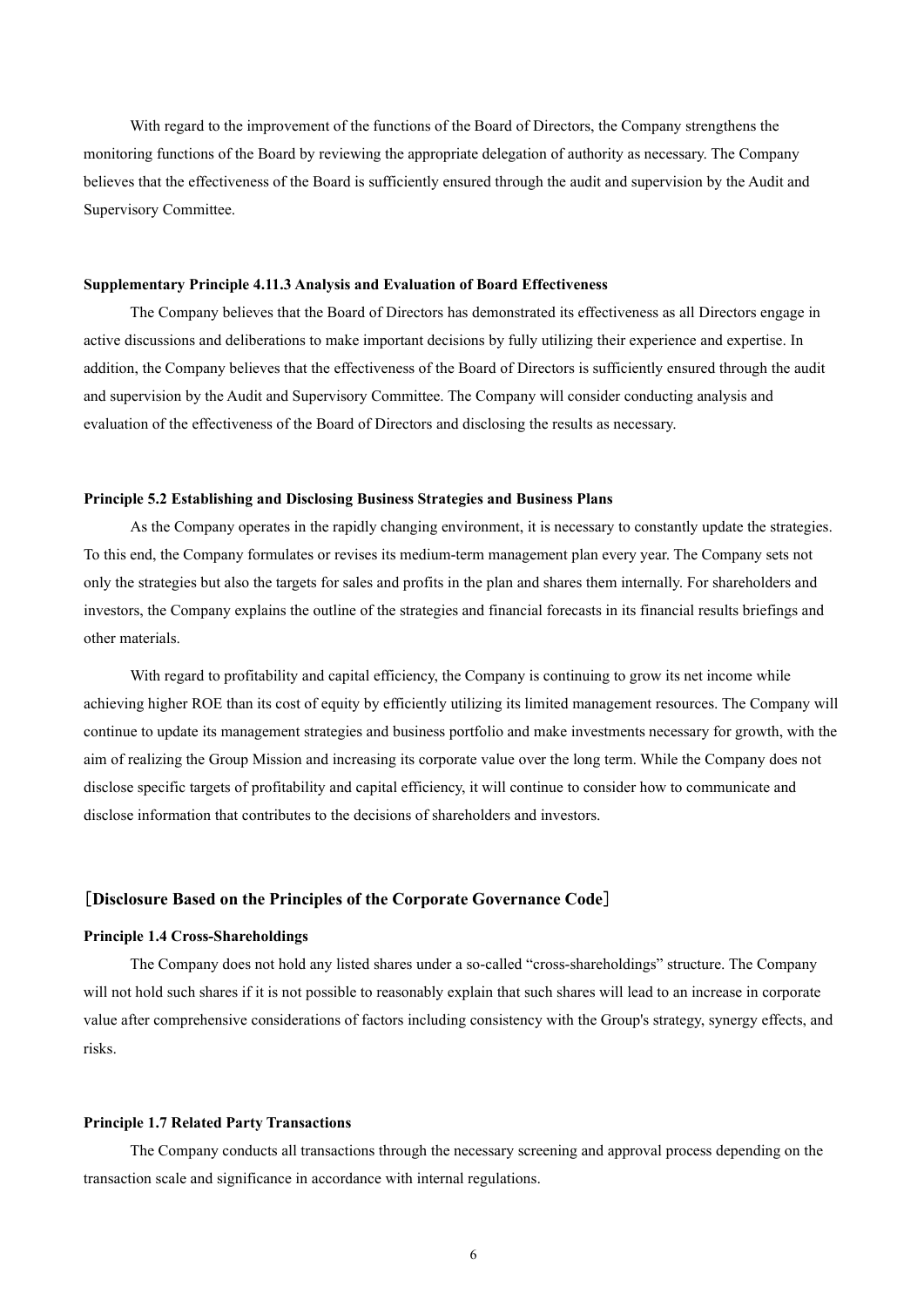Any transaction which may cause conflicts of interest is subject to the prior approval of the Board of Directors and is required to be reported to the Board after it is carried out.

Related party transactions are conducted by considering the general terms and conditions of transactions in the market and the status of such transactions is monitored in order to prevent any disadvantages to the Company. The Company discloses related party transactions in the annual securities report and non-consolidated financial statements attached to the convocation notice for the General Shareholders Meeting.

#### **Principle 2.6 Roles of Corporate Pension Funds as Asset Owners**

The Company has not adopted any corporate pension plan and there is no opportunity to perform its role as an asset owner of a corporate pension plan. The Company will take necessary measures in the event such as an acquisition of a company with a corporate pension plan.

#### **Principle 3.1 Full Disclosure**

(i) The Group Mission and management strategies are disclosed on the Company's website and in the financial results briefing materials, the annual securities reports, etc.

(ii) The company's basic stance on corporate governance is described in the section of this report entitled "Ⅰ. 1. Basic Views".

(iii) The determination policy and procedure of the Director remuneration are described in the section of this report entitled "II.1 Director Remuneration, Disclosure of Policy on Determining Remuneration Amounts and Calculation Methods".

(iv) The nomination of Director candidates and the appointment/dismissal of the senior management shall be consulted with the Nomination and Remuneration Advisory Committee, of which Independent Outside Directors account for the majority, in order to ensure objectivity, fairness and transparency, and shall be decided by the Board of Directors based on the advice of the Committee. Candidates for Directors who are the Audit and Supervisory Committee members are to be nominated by the Board of Directors with a prior accord of the Audit and Supervisory Committee.

In nominating the candidates for Directors, with the aim of realizing the most appropriate composition of the Board of Directors suitable for the business environment, the Company's policy is to nominate candidates who have a deep understanding of the Company's business along with a wealth of experience and broad insight in areas such as finance, accounting, legal affairs, and/or corporate management, regardless of age, gender, or nationality. In appointing the senior management including the CEO, the Company appoints persons familiar with the Company's business who are able to fulfill their responsibilities and contribute to the realization of the Group Mission and the improvement of its corporate value over the long term.

With regard to the dismissal of Directors and the senior management, the Board of Directors will not nominate a person as a candidate for Director and will dismiss him/her from the position as the senior management in the event that the person is found to have violated laws and regulations, the Articles of Incorporation, or internal rules, or that the Board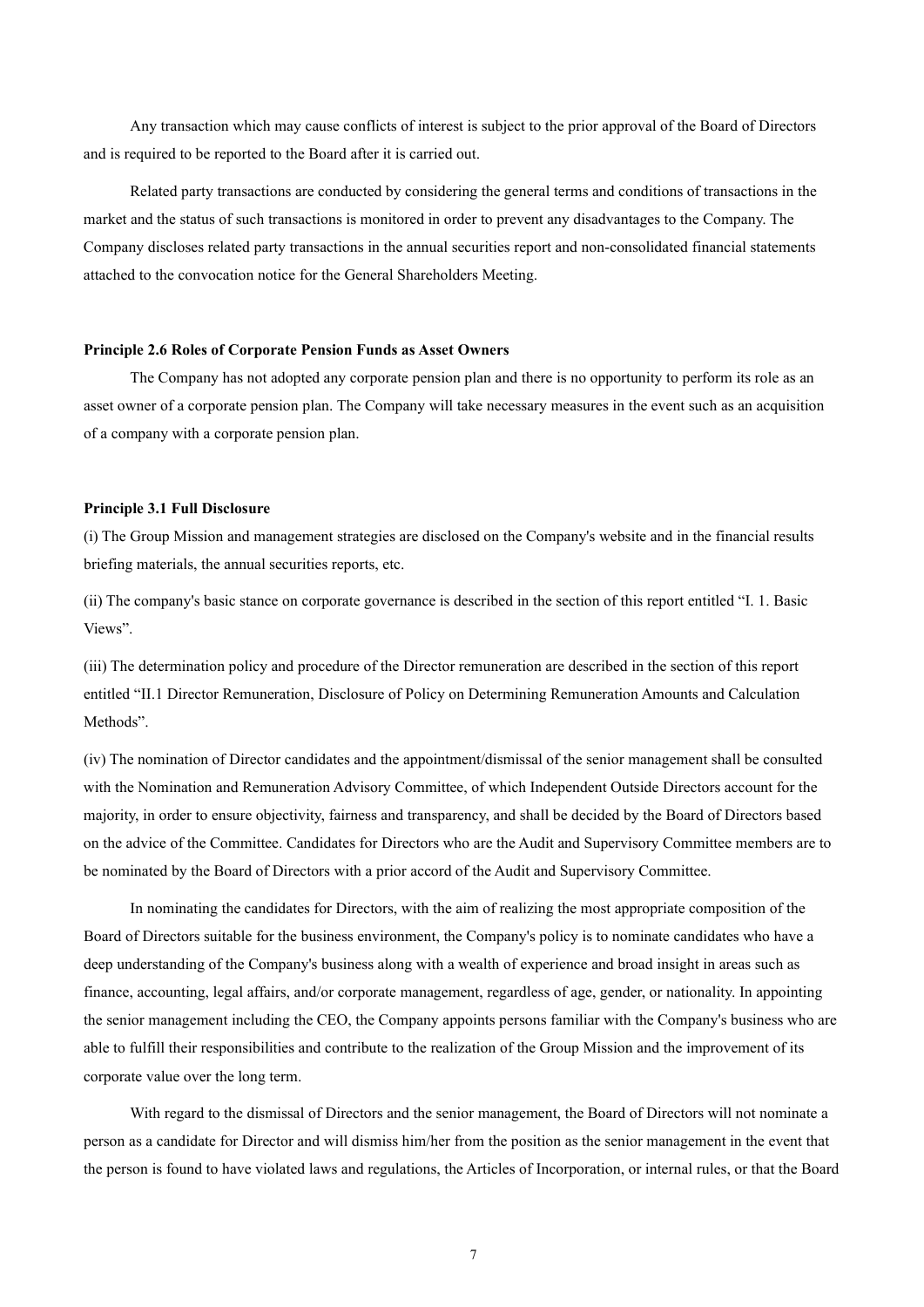of Directors determines that the person has not fulfilled the functions and roles required for his/her office based on the advice of the Nomination and Remuneration Advisory Committee.

(v) The explanation for the nomination of the current Directors is contained in the "Convocation Notice for the Annual Shareholders Meeting".

#### **Supplementary Principle 4.1.1 Scope and Content of the Matters Delegated to the Management**

SMS is a company with the Audit and Supervisory Committee and its Articles of Incorporation stipulate that the Company may delegate all or part of the decisions regarding important business execution from the Board of Directors to Directors, except for matters stipulated by laws and regulations, from the viewpoint of ensuring speedy business execution and strengthening the supervisory functions of the Board.

The Board of Directors is supposed to make resolutions on matters prescribed by laws, regulations and the Articles of Incorporation, matters delegated by the resolutions of General Shareholders Meetings, and other important management decisions. The related standards are stipulated in the "Rules of the Board of Directors."

In addition, the "Rules of Authorities" stipulates the decision-making authority for each committee/position in respect of business execution. The Company reviews these rules in a timely manner according to the status of legal system and the Company's situation, with the aim of ensuring that each committee including the Board of Directors or person at each position makes effective and swift decisions.

#### **Principle 4-9 Independence Standards and Qualification for Independent Directors**

The Company's views on the independence of the Outside Directors are described in the section of this report entitled "II. 1 Independent Directors, Other Matters related to Independent Directors".

# **Supplementary Principle 4.10.1 Involvement and Advice of Outside Directors regarding Nomination and Renumeration**

The Board of Directors consists of two Directors who are not the Audit and Supervisory Committee members, and three Directors who are the Audit and Supervisory Committee members (all are Independent Outside Directors.) The Company established the Nomination and Remuneration Advisory Committee, of which Independent Outside Directors account for the majority, in December 2018. The Committee is chaired by the Lead Independent Outside Director. Please refer to "II-2. Matters on Functions of Business Execution, Auditing, Oversight, Nomination and Determination of Remuneration, etc." regarding the role of the Committee.

#### **Supplementary Principle 4.11.1 Views on Overall Balance, Diversity, and Size of the Board of Directors**

As described in Principle 4-11, the Company operates in the markets which are growing at an accelerating pace and changing rapidly. The Company believes that it is essential to appoint Director candidates, who have a deep understanding of the Company's business, a wealth of experience and broad insight in areas such as finance, accounting,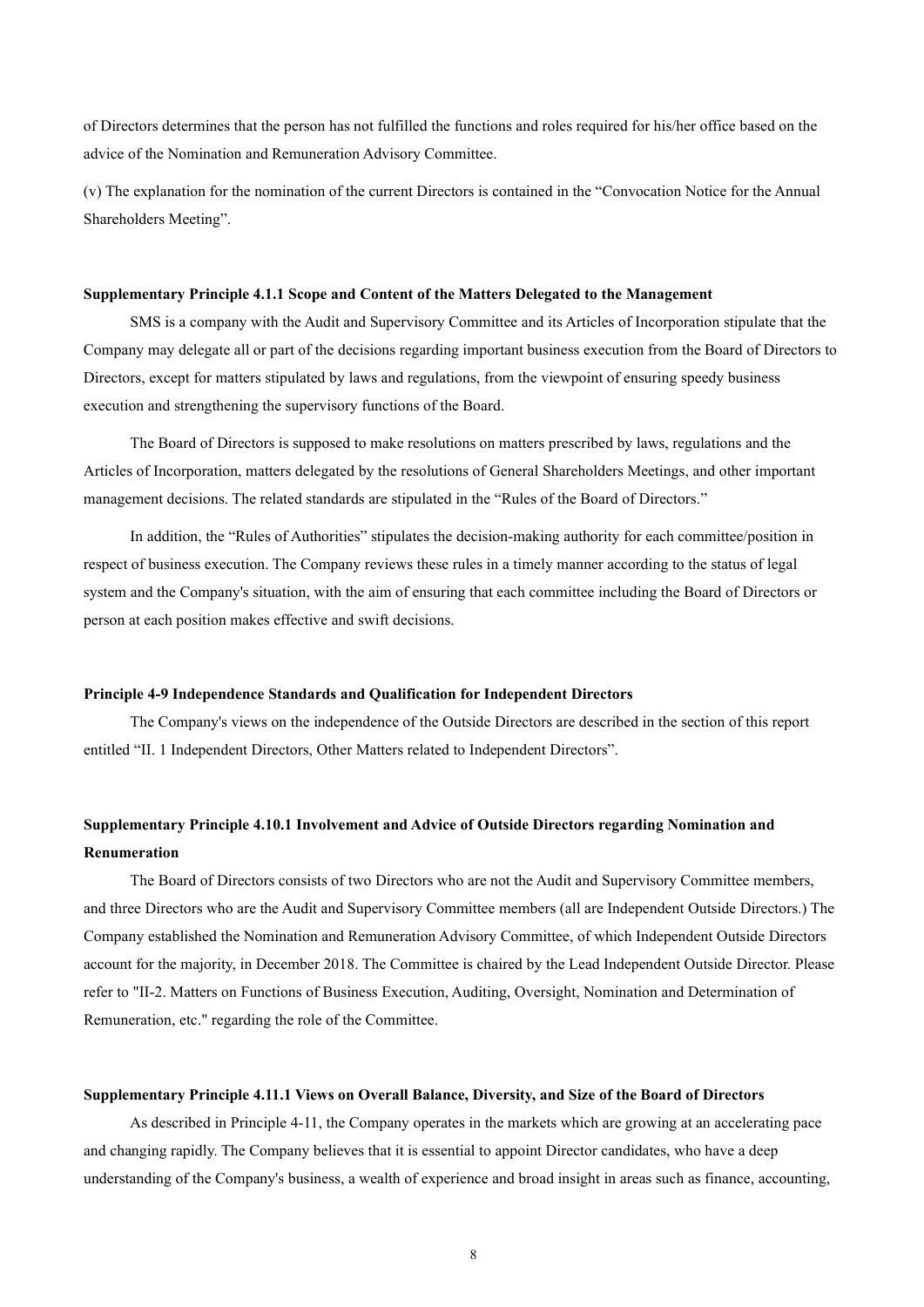legal affairs, and/or corporate management etc., regardless of age, gender, or nationality, in order to realize the most appropriate composition of the Board of Directors according to the Company's strategy. Specifically, the Company aims to achieve diversity among the members of the Board of Directors, in terms of their backgrounds, areas of expertise, and international experience. In addition, for Outside Directors who are the Audit and Supervisory Committee members, the Company aims to achieve diversity in terms of tenure to harmonize the experience of long-serving Directors with the fresh perspectives brought by new Directors.

With regard to the size of the Board of Directors, the Articles of Incorporation limit the number of Directors who are not the Audit and Supervisory Committee members up to nine, and the number of Directors who are the Audit and Supervisory Committee members up to five. Currently, the Board consists of two Directors who are not the Audit and Supervisory Committee members and three Directors who are the Audit and Supervisory Committee members (all are Independent Outside Directors.) The Company believes that it has the Board with necessary and sufficient size to supervise management and ensure swift decision-making. The skill matrix of the Board of Directors is on the last page.

The nomination of Director candidates shall be consulted with the Nomination and Remuneration Advisory Committee, of which Independent Outside Directors account for the majority, in order to ensure objectivity, fairness and transparency, and shall be decided by the Board of Directors based on the advice of the Committee. Candidates for Directors who are the Audit and Supervisory Committee members are to be nominated by the Board of Directors with a prior accord of the Audit and Supervisory Committee.

# **Supplementary Principle 4.11.2 Status of Concurrent Positions Held by Directors and Audit & Supervisory Committee Members**

The status of important concurrent positions held by Directors is disclosed annually in the "Convocation Notice for the Annual Shareholders Meeting" and the annual securities report.

The attendance rate of Directors at meetings of the Board of Directors and that of Directors who are the Audit and Supervisory Committee members at meetings of the Audit and Supervisory Committee are very high, and they are executing their duties as Directors appropriately. Therefore, the Company believes that the status of concurrent positions held by Directors falls within a reasonable range.

#### **Supplementary Principle 4.14.2 Training Policy for Directors and Audit & Supervisory Committee Members**

In the appointment of Directors, the Company has nominated persons who have sufficient knowledge and capabilities to fulfill their respective duties, in accordance with the business environment, and has obtained approvals of the appointments at the General Shareholders Meetings. In addition to requiring Directors to improve themselves, the Company provides them with information relating to the Company's business, financial and organizational status, changes in laws and regulations and other industry trends as appropriate, so that Directors can respond to the rapidly changing business environment and properly fulfill their roles. The Company also provides information and support for expenses regarding external training courses as necessary in order for them to collect information and acquire knowledge.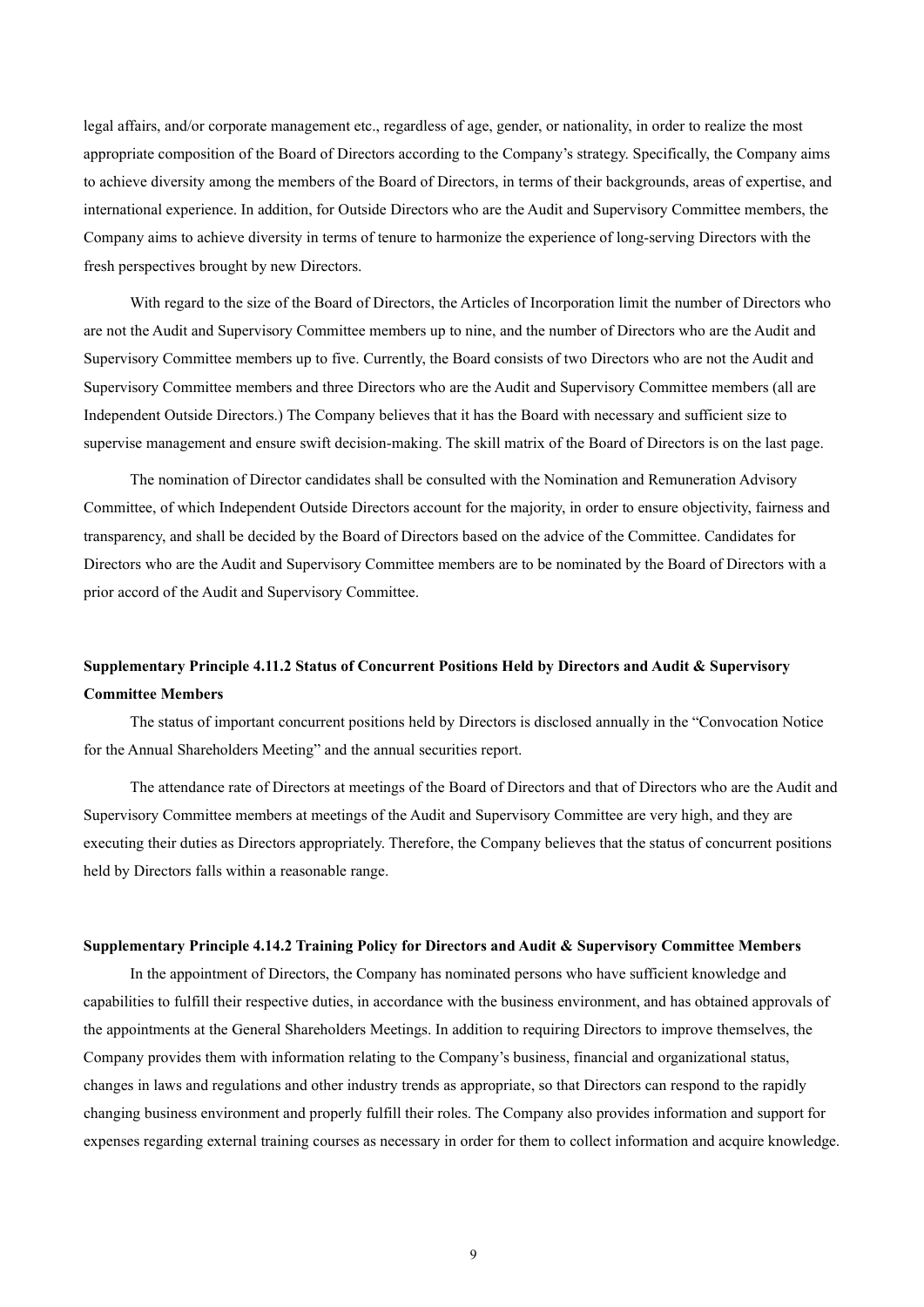#### **Principle 5.1 Policy for Constructive Dialogue with Shareholders**

The CFO supervises dialogue with shareholders, and the policy of the dialogue is decided in cooperation with the CEO. The CEO explains the management strategies and the business conditions at quarterly results briefings and actively participates in IR interviews. All sections that should cooperate with the IR section, such as the finance section and the risk management section, belong to the same Corporate Management Division as the IR section, and each section provides assistance for IR activities as necessary.

With regard to relationships with shareholders, the Company endeavors to identify the ownership structure of shareholders, including shareholders substantially holding the shares, and the content of dialogues with shareholders is fed back to the senior management as necessary. In order to prevent leakage of insider information, the Company holds a quiet period before the announcement of financial results and thoroughly controls insider information by refraining from answers or comments to inquiries about financial results.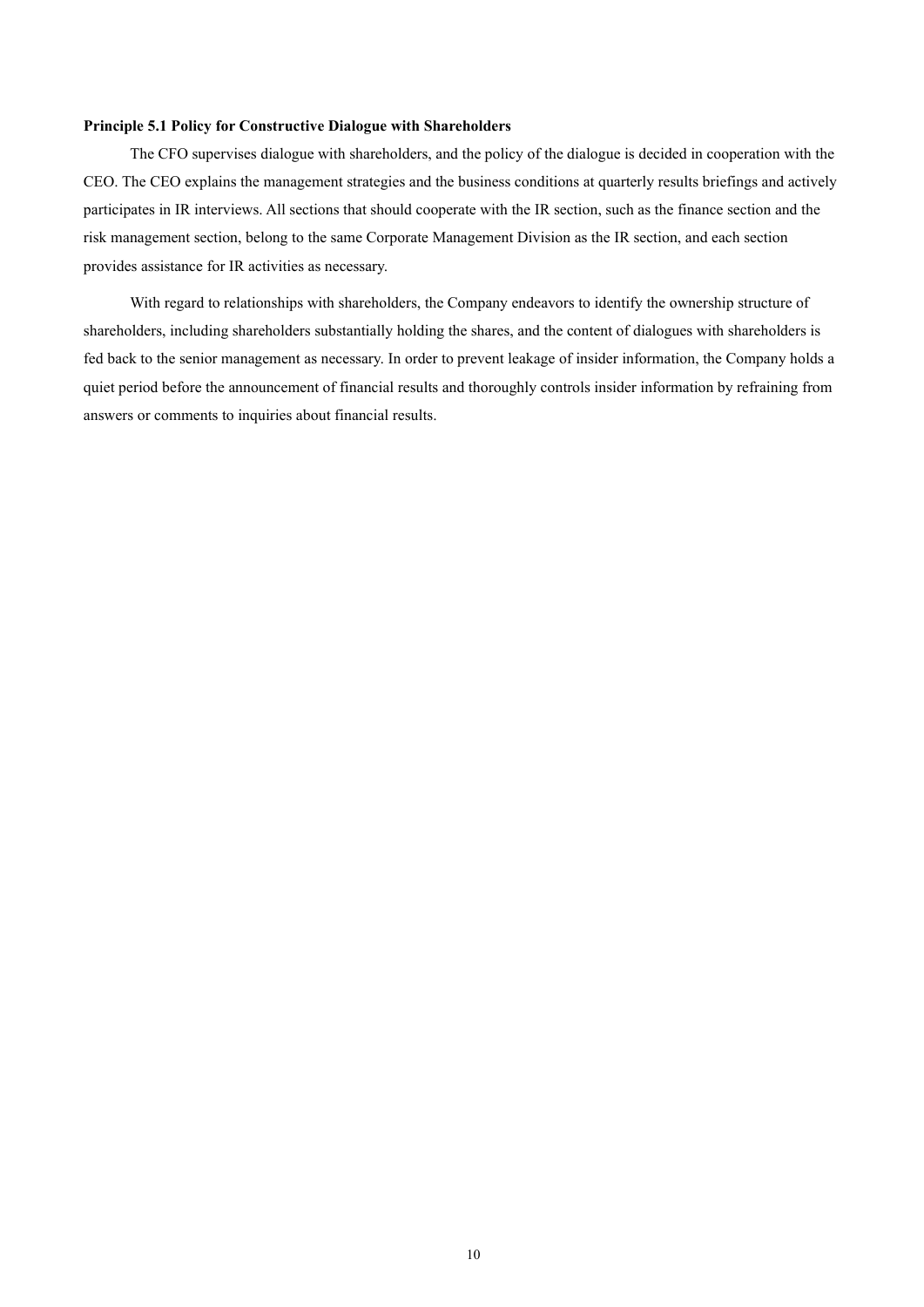# **2. Capital Structure**

| <b>COMPANY</b><br>$\mathbf{r}$<br>rtatio<br>$1 \text{ of } \mathcal{L}_{\text{in}}$ | 200. |
|-------------------------------------------------------------------------------------|------|
|                                                                                     |      |

# **Status of Major Shareholders**

| Name/Company Name                                         | Number of Shares | Percentage $(\% )$ |
|-----------------------------------------------------------|------------------|--------------------|
|                                                           | Owned            |                    |
| MORO, LLC                                                 | 15,697,418       | 18.01              |
| The Master Trust Bank of Japan, Ltd. (Trust Account)      | 9,139,300        | 10.48              |
| Custody Bank of Japan, Ltd. (Trust Account)               | 5,876,000        | 6.74               |
| BNYM AS AGT/CLTS NON TREATY JASDEC                        | 3,369,583        | 3.86               |
| (Standing Proxy: MUFG Bank, Ltd.)                         |                  |                    |
| AS ONE Corporation                                        | 2,404,000        | 2.75               |
| The Dai-ichi Life Insurance Company, Limited              |                  |                    |
| (Standing Proxy: Custody Bank of Japan, Ltd.)             | 2,366,200        | 2.71               |
| J.P. MORGAN BANK LUXEMBOURG S.A. 381572                   | 1,817,900        | 2.08               |
| (Standing Proxy: Mizuho Bank, Ltd., Settlement & Clearing |                  |                    |
| Services Department)                                      |                  |                    |
| STATE STREET BANK AND TRUST COMPANY 505001                | 1,739,340        | 1.99               |
| (Standing Proxy: Mizuho Bank, Ltd., Settlement & Clearing |                  |                    |
| Services Department)                                      |                  |                    |
| NORTHERN TRUST CO.(AVFC) RE IEDU UCITS CLIENTS            | 1,590,000        | 1.82               |
| NON TREATY ACCOUNT 15.315 PCT                             |                  |                    |
| (Standing Proxy: The Hongkong and Shanghai Banking        |                  |                    |
| Corporation Limited, Tokyo branch)                        |                  |                    |
| SSBTC CLIENT OMNIBUS ACCOUNT                              | 1,418,936        | 1.62               |
| (Standing Proxy: The Hongkong and Shanghai Banking        |                  |                    |
| Corporation Limited, Tokyo branch)                        |                  |                    |

| Controlling Shareholder (except for Parent | N/A  |
|--------------------------------------------|------|
| Company)                                   |      |
| Parent Company                             | None |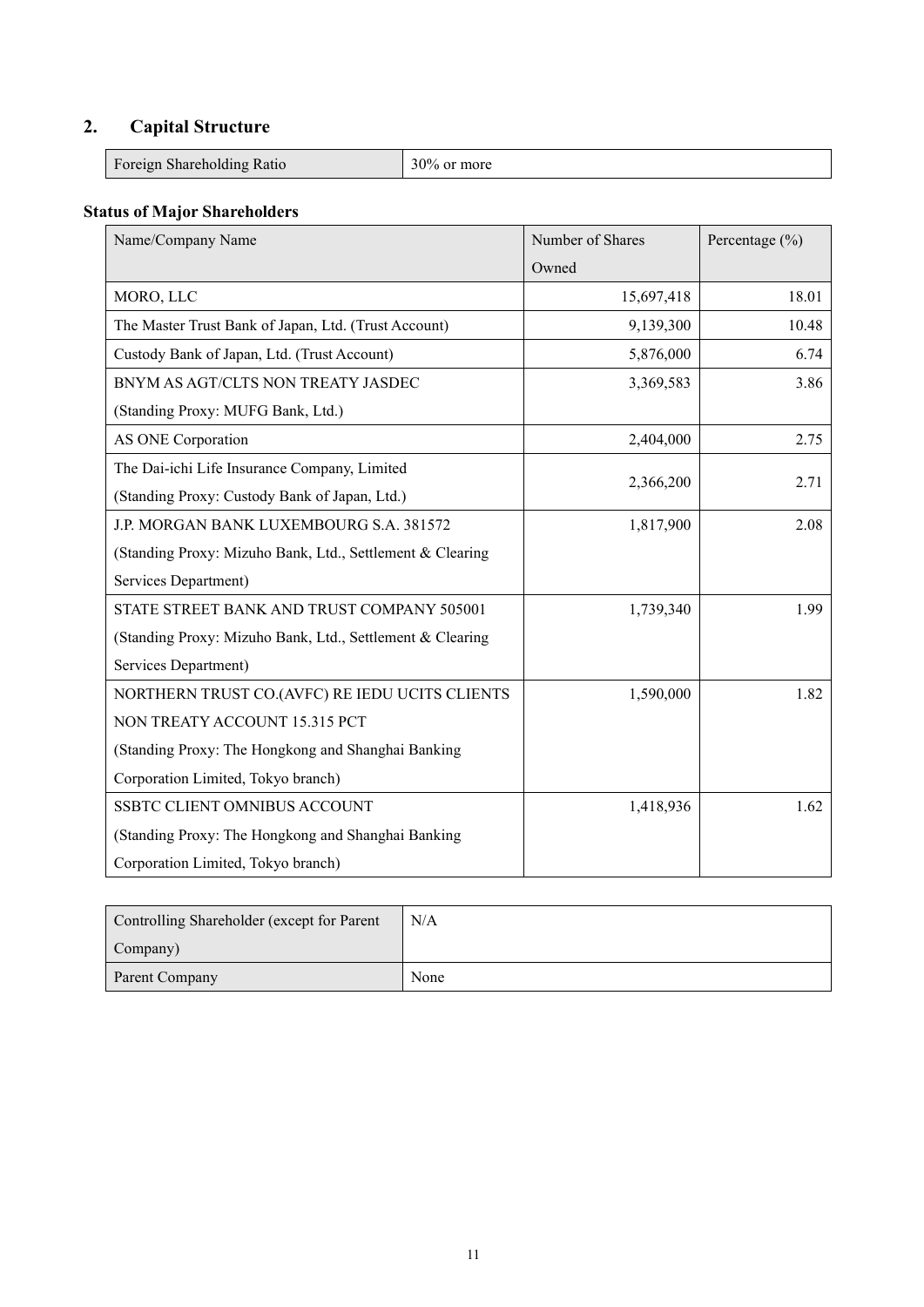# **Supplementary Explanation**

- The status of major shareholders above is the status as of September 30, 2021.
- Shareholding ratio is calculated excluding treasury shares.
- According to the large shareholding report (change report) submitted by Mizuho Securities Co., Ltd. and Asset Management One Co., Ltd. on April 22, 2021, they own 1,001,500 shares (1.14%) and 2,563,700 shares (2.94%) respectively as of April 15, 2021. However, these are not included in the above Major Shareholders list since the actual numbers of shares owned as of September 30, 2021 are not confirmed. The shareholding ratio is calculated based on the total number of shares outstanding as of September 30, 2021.

# **3. Corporate Attributes**

| Listed Stock Market and Market Section    | Tokyo, First Section                               |
|-------------------------------------------|----------------------------------------------------|
| Fiscal Year-End                           | March                                              |
| Type of Business                          | <b>Services</b>                                    |
| Number of Employees (consolidated) as of  | $1,000$ or more                                    |
| the End of the Previous Fiscal Year       |                                                    |
| Sales (consolidated) as of the End of the | JPY10 billion or more and less than JPY100 billion |
| Previous Fiscal Year                      |                                                    |
| Number of Consolidated Subsidiaries as of | 10 or more and less than 50                        |
| the End of the Previous Fiscal Year       |                                                    |

# **4. Policy on Measures to Protect Minority Shareholders in Conducting Transactions with Controlling Shareholders**

N/A

**5. Other Special Circumstances which may have Material Impact on Corporate Governance**

N/A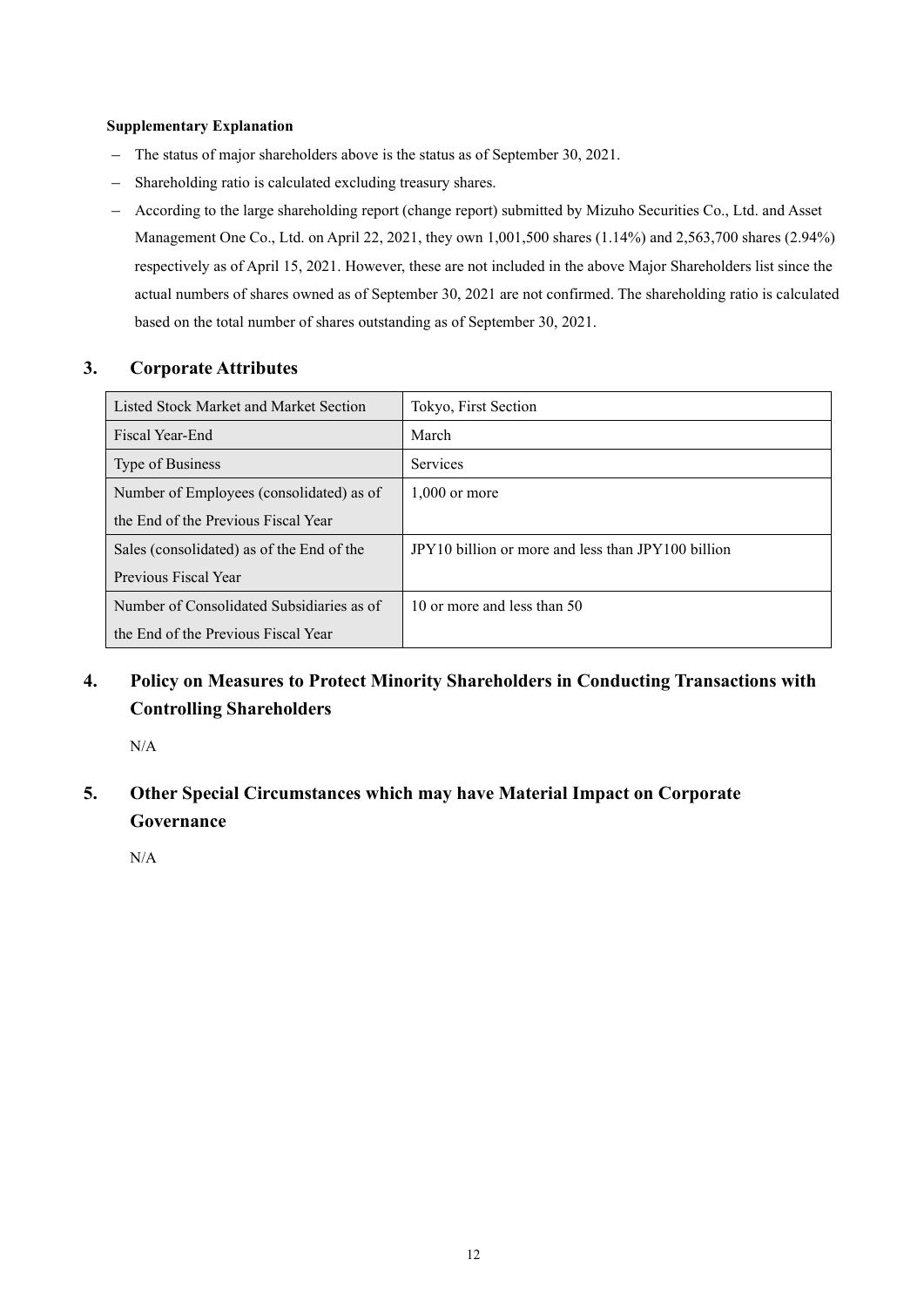# **II. Business Management Organization and Other Corporate Governance Systems regarding Decision-making, Execution of Business, and Oversight in Management**

# **1. Organizational Composition and Operation**

| Organization Form | Company with Audit & Supervisory Committee |
|-------------------|--------------------------------------------|
|-------------------|--------------------------------------------|

## **Directors**

| Maximum Number of Directors stipulated in     | 14                                    |
|-----------------------------------------------|---------------------------------------|
| the Articles of Incorporation                 |                                       |
| Term of Office of Directors stipulated in the | l year                                |
| Articles of Incorporation                     |                                       |
| Chairperson of the Board of Directors         | Representative Director and President |
| Number of Directors                           | 5                                     |
| Appointment of Outside Directors              | Appointed                             |
| Number of Outside Directors                   | 3                                     |
| Number of Independent Directors               | 3                                     |

## **Outside Directors' Relationship with the Company (1)**

| Name                | Attribute                   | Relationship with the Company (*) |  |              |   |   |             |   |   |  |  |
|---------------------|-----------------------------|-----------------------------------|--|--------------|---|---|-------------|---|---|--|--|
|                     |                             | a                                 |  | $\mathbf{c}$ | d | e | $\mathbf f$ | g | h |  |  |
| Tomoki Matsubayashi | Lawyer                      |                                   |  |              |   |   |             |   |   |  |  |
| Koichiro Ito        | Certified Public Accountant |                                   |  |              |   |   |             |   |   |  |  |
| Toyotaro Suzumura   | Scholar                     |                                   |  |              |   |   |             |   |   |  |  |

- \* Categories for "Relationship with the Company"
- \* " $\circlearrowright$ " when the Director presently falls or has recently fallen under the category;

"△" when the Director fell under the category in the past

- \* "●" when a close relative of the Director presently falls or has recently fallen under the category;
	- "▲" when a close relative for the Director fell under the category in the past
- a. Executive of the Company or its subsidiaries
- b. Non-executive Director or executive of a parent company of the Company
- c. Executive of a fellow subsidiary company of the Company
- d. A party whose major client or supplier is the Company or an executive thereof
- e. Major client or supplier of the Company or an executive thereof
- f. Consultant, certified public accountant or legal professional who receives a large amount of monetary consideration or other
- g. property from the Company besides renumeration as a Director
- h. Major shareholder of the Company (or an executive of the said major shareholder if the shareholder is a legal entity)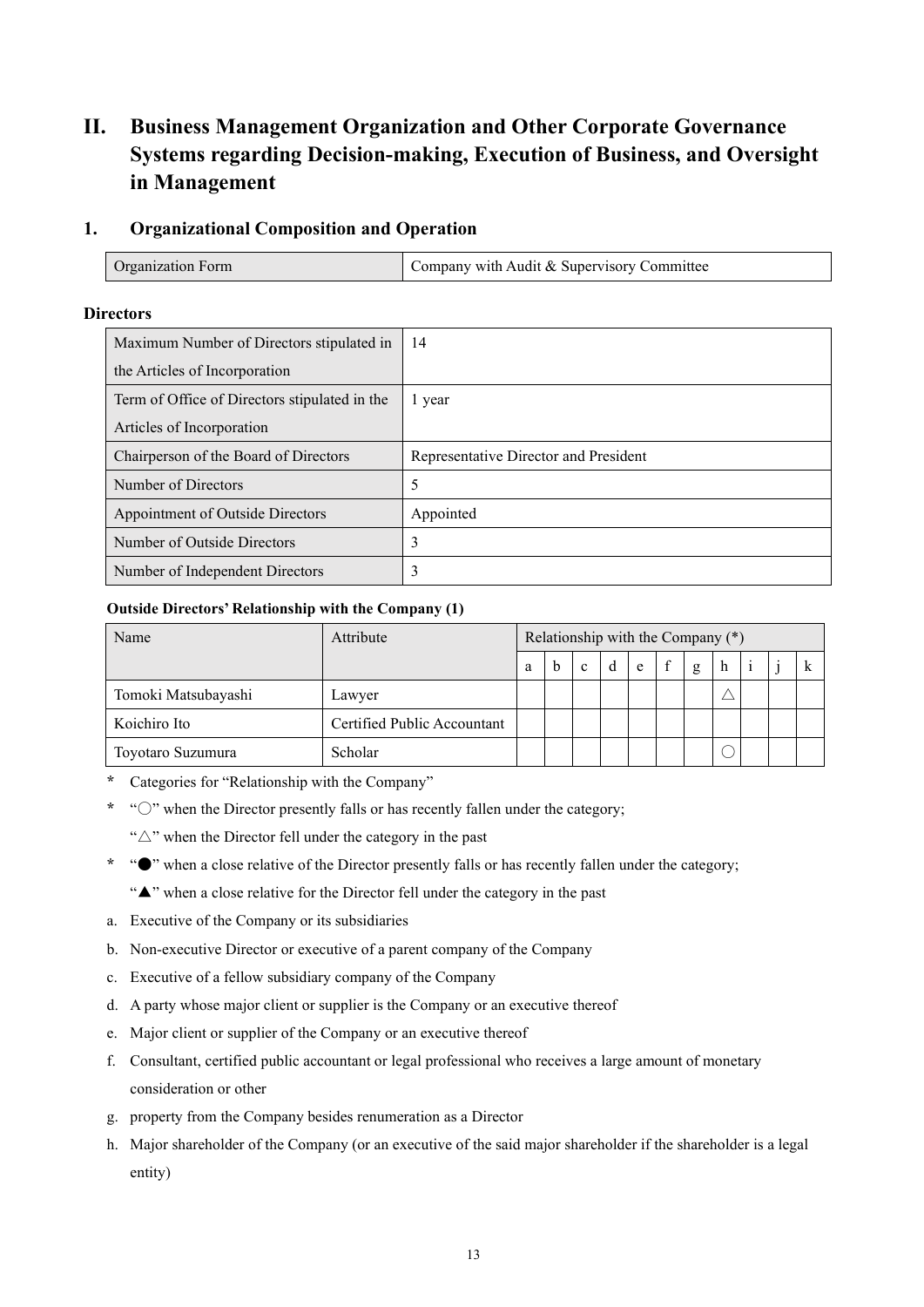- i. Executive of a client or supplier company of the Company (which does not correspond to any of d, e, or f) (the Director himself/herself only)
- j. Executive of a company, between which the Company's Outside Directors are mutually appointed (the Director himself/herself only)
- k. Executive of a company or organization that receives a donation from the Company (the Director himself/herself only)
- l. Others

| Name         | Audit &     | Independent | Supplementary                | Reason for Appointment                   |
|--------------|-------------|-------------|------------------------------|------------------------------------------|
|              | Supervisory | Director    | Explanation of the           |                                          |
|              | Committee   |             | Relationship                 |                                          |
|              | Member      |             |                              |                                          |
| Tomoki       | $\bigcirc$  | $\bigcirc$  | The Company has a legal      | Mr. Matsubayashi has been working        |
| Matsubayashi |             |             | advisory contract with       | as a lawyer for many years and has a     |
|              |             |             | Tanabe & Partners, to        | wealth of knowledge, experience and      |
|              |             |             | which Mr. Matsubayashi       | broad insight into the legal profession. |
|              |             |             | previously belonged.         | Prior to his appointment as an Outside   |
|              |             |             | However, the Company         | Director who is a member of the Audit    |
|              |             |             | has deemed that the          | and Supervisory Committee, he was        |
|              |             |             | contract between the         | an Outside Director, and subsequently    |
|              |             |             | Company and Tanabe &         | a Corporate Auditor of the Company.      |
|              |             |             | Partners does not affect his | The total length of his tenure is 13     |
|              |             |             | independence as an           | years and 7 months at the conclusion     |
|              |             |             | Outside Director because     | of the 18th Annual General               |
|              |             |             | (i) Mr. Matsubayashi was     | Shareholders Meeting held on June        |
|              |             |             | not involved in any cases    | 18, 2021. For Outside Directors who      |
|              |             |             | requested by the Company     | are the Audit and Supervisory            |
|              |             |             | at the law firm after he was | Committee members, the Company           |
|              |             |             | appointed to the Outside     | aims to achieve diversity in terms of    |
|              |             |             | Director in November         | tenure to harmonize the experience of    |
|              |             |             | 2007, (ii) he left the law   | long-serving directors with the fresh    |
|              |             |             | firm at the end of February  | perspectives brought by new directors.   |
|              |             |             | 2017, and (iii) the          | In this regard, he plays an important    |
|              |             |             | transaction amount           | role as an Outside Director. More        |
|              |             |             | between the Group and the    | specifically, he is the only Outside     |
|              |             |             | law firm was less than 1%    | Director who has been involved in        |
|              |             |             | of the annual net sales of   | SMS's management since the early         |
|              |             |             | the both parties and less    | stage of the Company and deeply          |

# **Outside Directors' Relationship with the Company (2)**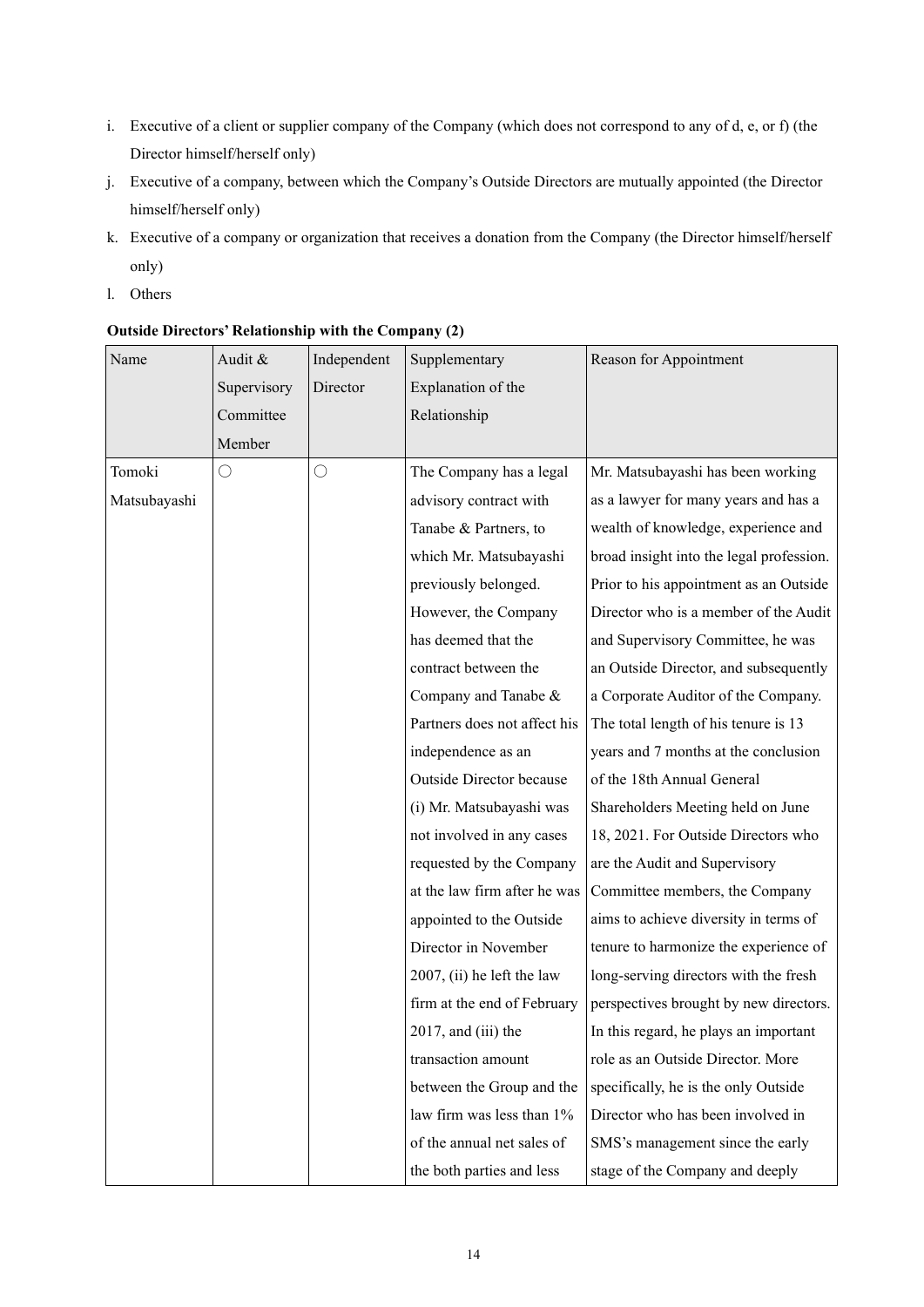|              |   |            | than JPY10 million, in all   | understands how it should contribute      |
|--------------|---|------------|------------------------------|-------------------------------------------|
|              |   |            | fiscal years. Further, there | to its stakeholders, including            |
|              |   |            | is no business relationship  | shareholders, according to the Group      |
|              |   |            | between the Company and      | Mission. With these experiences and       |
|              |   |            | Nozomi Sogo Attorneys at     | understandings, he is expected to play    |
|              |   |            | Law, which he currently      | an irreplaceable role by effectively      |
|              |   |            | belongs to.                  | monitoring and supervising the            |
|              |   |            |                              | management team to ensure that they       |
|              |   |            |                              | fulfill their responsibilities to realize |
|              |   |            |                              | the Group Mission and enhance its         |
|              |   |            |                              | long-term corporate value.                |
|              |   |            |                              | Furthermore, his tenure as an Officer     |
|              |   |            |                              | of the Company is longer than that of     |
|              |   |            |                              | the Representative Director, which        |
|              |   |            |                              | ensures substantial checks and            |
|              |   |            |                              | balances against the Representative       |
|              |   |            |                              | Director. Mr. Matsubayashi has been       |
|              |   |            |                              | designated as an Independent Director     |
|              |   |            |                              | as well with the expectation that he      |
|              |   |            |                              | will provide effective oversight and      |
|              |   |            |                              | supervision of management from an         |
|              |   |            |                              | independent standpoint. He does not       |
|              |   |            |                              | fall under any of the criteria itemized   |
|              |   |            |                              | by the Tokyo Stock Exchange that          |
|              |   |            |                              | could potentially cause conflicts of      |
|              |   |            |                              | interest against common shareholders,     |
|              |   |            |                              | such as being a major client or           |
|              |   |            |                              | supplier of the Group or a consultant     |
|              |   |            |                              | who receives large amount of              |
|              |   |            |                              | monetary consideration or other           |
|              |   |            |                              | property besides the renumeration as a    |
|              |   |            |                              | Director, and meets the independence      |
|              |   |            |                              | standards set by the Company itself.      |
| Koichiro Ito | О | $\bigcirc$ |                              | Mr. Ito has been a certified public       |
|              |   |            |                              | accountant and a tax account for many     |
|              |   |            |                              | years and has extensive knowledge,        |
|              |   |            |                              | experience and broad insight as an        |
|              |   |            |                              | accounting and tax expert, and he is      |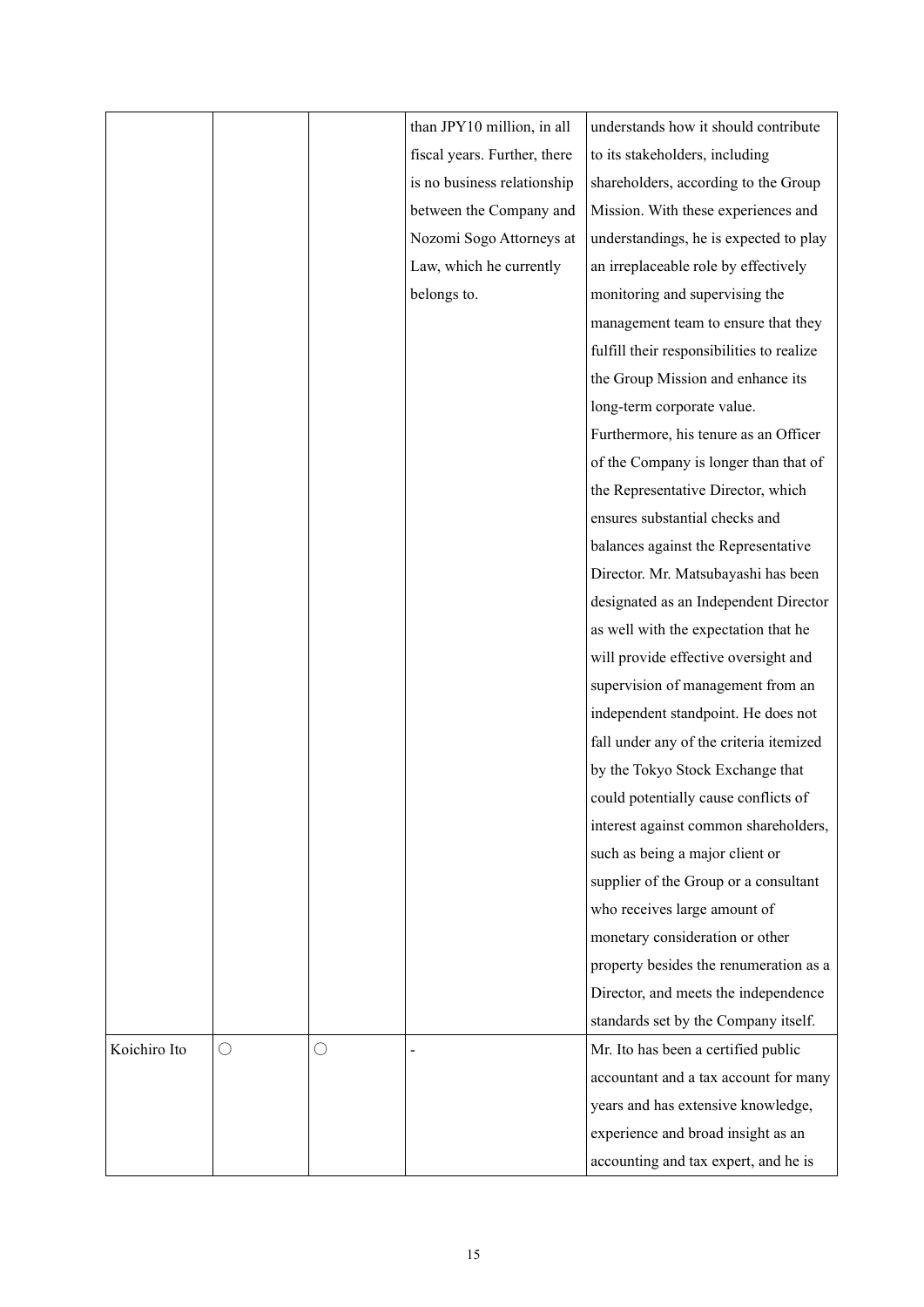|          |   |   |                               | accordingly appointed as an Outside     |
|----------|---|---|-------------------------------|-----------------------------------------|
|          |   |   |                               | Director.                               |
|          |   |   |                               | Mr. Ito has been designated as an       |
|          |   |   |                               | Independent Director as well with the   |
|          |   |   |                               | expectation that he will provide        |
|          |   |   |                               | effective oversight and supervision of  |
|          |   |   |                               | management from an independent          |
|          |   |   |                               | standpoint. He does not fall under any  |
|          |   |   |                               | of the criteria itemized by the Tokyo   |
|          |   |   |                               | Stock Exchange that could potentially   |
|          |   |   |                               | cause conflicts of interest against     |
|          |   |   |                               | common shareholders, such as being a    |
|          |   |   |                               | major client or supplier of the Group   |
|          |   |   |                               | or a consultant who receives large      |
|          |   |   |                               | amount of monetary consideration or     |
|          |   |   |                               | other property besides the              |
|          |   |   |                               | renumeration as a Director, and meets   |
|          |   |   |                               | the independence standards set by the   |
|          |   |   |                               | Company itself.                         |
| Toyotaro | O | O | The Group has transactions    | Mr. Toyotaro Suzumura is an             |
| Suzumura |   |   | for the recruiting            | internationally recognized computer     |
|          |   |   | advertisement service with    | scientist, and has a wealth of          |
|          |   |   | The University of Tokyo,      | knowledge, experience and broad         |
|          |   |   | where Mr. Toyotaro            | insight in areas such as big data. SMS  |
|          |   |   | Suzumura concurrently         | has accumulated a vast amount of data   |
|          |   |   | serves. However, the          | related to medical care, elderly care,  |
|          |   |   | Company has deemed that       | and healthcare through its domestic     |
|          |   |   | the transactions between      | and overseas businesses. To realize     |
|          |   |   | the Group and the             | "information infrastructure for an      |
|          |   |   | university does not affect    | aging society" stated in the Group      |
|          |   |   | his independence as an        | Mission, it is crucial for the Company  |
|          |   |   | Outside Director because      | to utilize these data and further       |
|          |   |   | the transaction amount        | strengthen its businesses. We believe   |
|          |   |   | between the Group and the     | that Mr. Suzumura's expertise in these  |
|          |   |   | university was less than      | field will realize effective monitoring |
|          |   |   | 1% of the annual net sales    | and supervision of the Company's        |
|          |   |   | of both parties and less      | management and also bring a valuable    |
|          |   |   | than JPY10 million, in the    | and insightful perspective to it. Mr.   |
|          |   |   | last fiscal year. There is no | Suzumura has been designated as an      |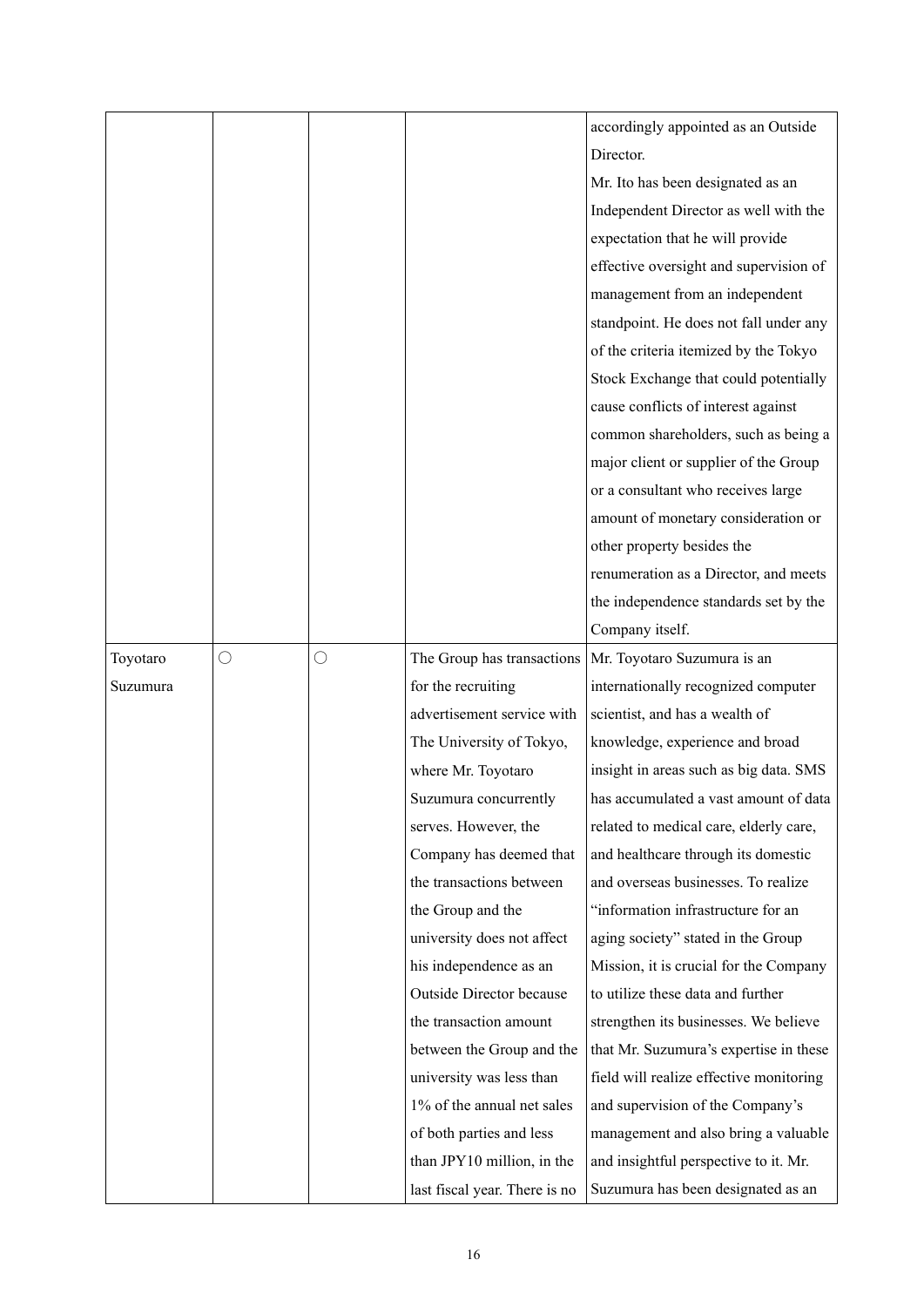|  | evidence that he was      | Independent Director as well with the  |
|--|---------------------------|----------------------------------------|
|  | involved in any           | expectation that he will provide       |
|  | transactions between the  | effective oversight and supervision of |
|  | Group and the university. | management from an independent         |
|  |                           | standpoint. He does not fall under any |
|  |                           | of the criteria itemized by the Tokyo  |
|  |                           | Stock Exchange that could potentially  |
|  |                           | cause conflicts of interest against    |
|  |                           | common shareholders, such as being a   |
|  |                           | major client or supplier of the Group  |
|  |                           | or a consultant who receives large     |
|  |                           | amount of monetary consideration or    |
|  |                           | other property besides the             |
|  |                           | renumeration as a Director, and meets  |
|  |                           | the independence standards set by the  |
|  |                           | Company itself.                        |

# **Audit and Supervisory Committee**

#### **Committee's Composition and Attributes of Chairperson**

|                     | All Committee  | Full-time      | Internal  | Outside          | Chairperson |
|---------------------|----------------|----------------|-----------|------------------|-------------|
|                     | <b>Members</b> | <b>Members</b> | Directors | <b>Directors</b> |             |
| Audit & Supervisory |                |                | $\theta$  |                  | Outside     |
| Committee           |                |                |           |                  | Director    |

| Appointment of Directors and/or Employees to Support Duties of the Audit $\&\;$ Appointed |  |
|-------------------------------------------------------------------------------------------|--|
| <b>Supervisory Committee</b>                                                              |  |

#### **Matters related to the Independence of Such Directors and/or Employees from Executive Directors**

The Internal Audit Office plays the role of the Audit and Supervisory Committee secretariat and assists auditing duties as appropriate.

In order to ensure the independence of the employees of the Internal Audit Office who assist the Audit and Supervisory Committee in its duties, decisions concerning personnel changes, etc. are made with the prior consent of the Audit and Supervisory Committee. In addition, employees who have received an order from the Audit and Supervisory Committee in relation to auditing duties are not subject to instructions or orders from Directors (excluding Directors who are the Audit and Supervisory Committee members) regarding that order.

### **Cooperation among Audit & Supervisory Committee, Accounting Auditors, and Internal Audit Function**

The Audit and Supervisory Committee strives to cooperate with the Internal Audit Office to conduct auditing duties. The Audit and Supervisory Committee receives quarterly reports from the accounting auditors on audit results,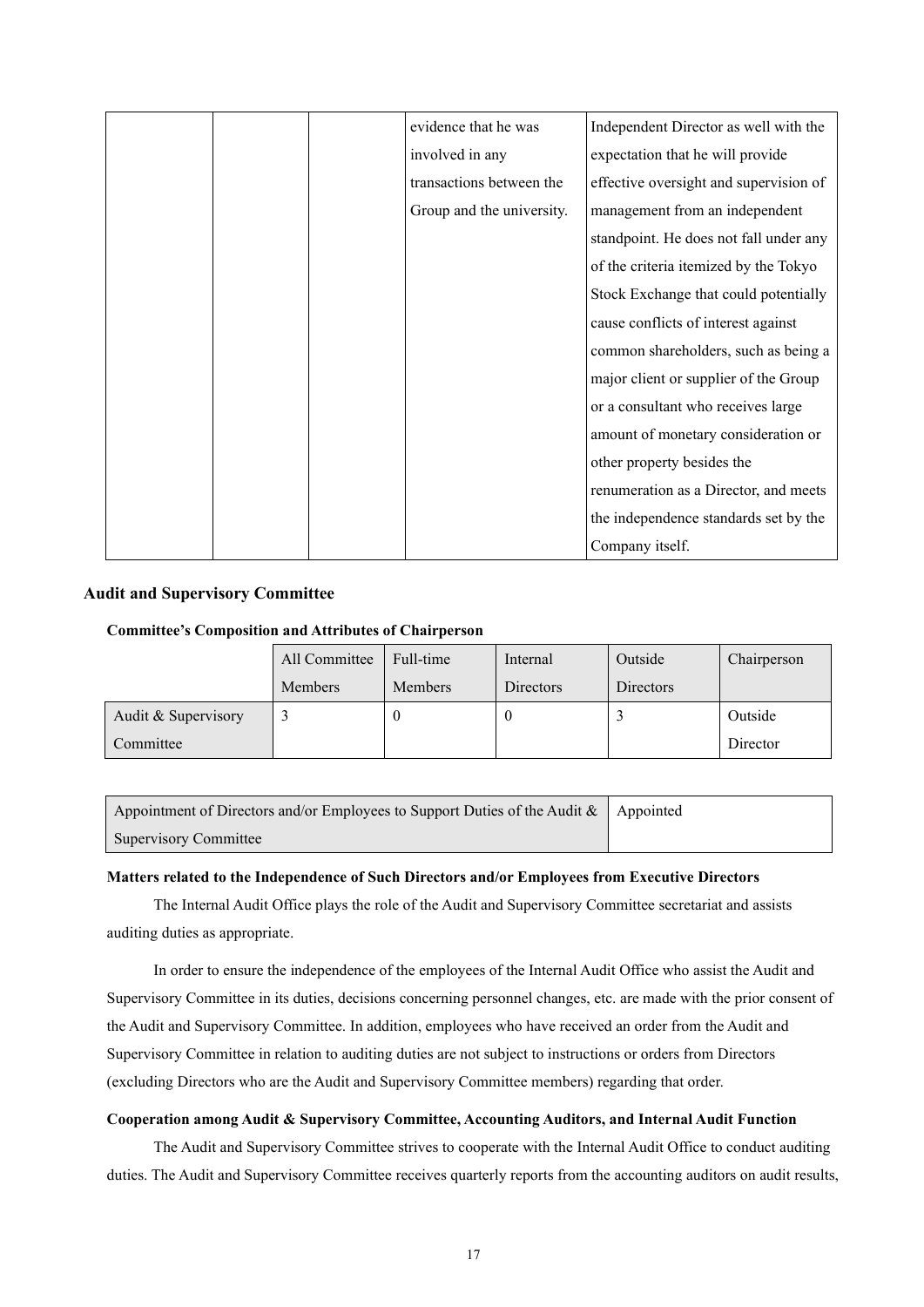and the Audit and Supervisory Committee cooperates with the accounting auditors by having meetings on a timely basis to exchange opinions and information.

The Internal Audit Office, in addition to assisting in the duties of the Audit and Supervisory Committee, holds monthly meetings with the Audit and Supervisory Committee, where reports are made on audit plans as well as the results and progress of audits, and opinions and information are exchanged. The Internal Audit Office also reports on the status of operation of the whistle-blowing system. By these ways, the Office strives to cooperate with the Audit and Supervisory Committee. It exchanges opinions and information with accounting auditors mainly regarding internal control audits based on the Financial Instruments and Exchange Act, and closely cooperates with each other in order to improve the effectiveness and efficiency of audits.

Also, the internal control section evaluates matters raised by above audits and strives to implement necessary measures.

### **Voluntary Establishment of Nomination/Remuneration Committee**

| Voluntary Establishment of Committee(s) Corresponding to Nomination | Established |
|---------------------------------------------------------------------|-------------|
| Committee or Remuneration Committee                                 |             |

## **Committee's Name, Composition, and Attributes of Chairperson**

| Committee's name |           |           | Nomination and Remuneration Advisory Committee |         |       |             |
|------------------|-----------|-----------|------------------------------------------------|---------|-------|-------------|
| All Committee    | Full-time | Internal  | Outside                                        | Outside | Other | Chairperson |
| <b>Members</b>   | Members   | Directors | Directors                                      | Experts |       |             |
|                  |           |           |                                                |         |       | Outside     |
|                  |           |           |                                                |         |       | Director    |

Committee corresponding to Nomination Committee

# Committee corresponding to Remuneration Committee

| Committee's name |                |           | Nomination and Remuneration Advisory Committee |         |       |             |
|------------------|----------------|-----------|------------------------------------------------|---------|-------|-------------|
| All Committee    | Full-time      | Internal  | Outside                                        | Outside | Other | Chairperson |
| Members          | <b>Members</b> | Directors | Directors                                      | Experts |       |             |
|                  |                |           |                                                | O       |       | Outside     |
|                  |                |           |                                                |         |       | Director    |

### **Supplementary Explanation**

The Company established the Nomination and Remuneration Advisory Committee in December 2018. The committee is an advisory body to the Board of Directors, which was established to deliberate on the nomination/dismissal of Directors (including the appointment/dismissal of the Representative Directors and other senior management), remuneration for Directors who are not the Audit and Supervisory Committee members, succession plans for the CEO, and other important matters of the Group.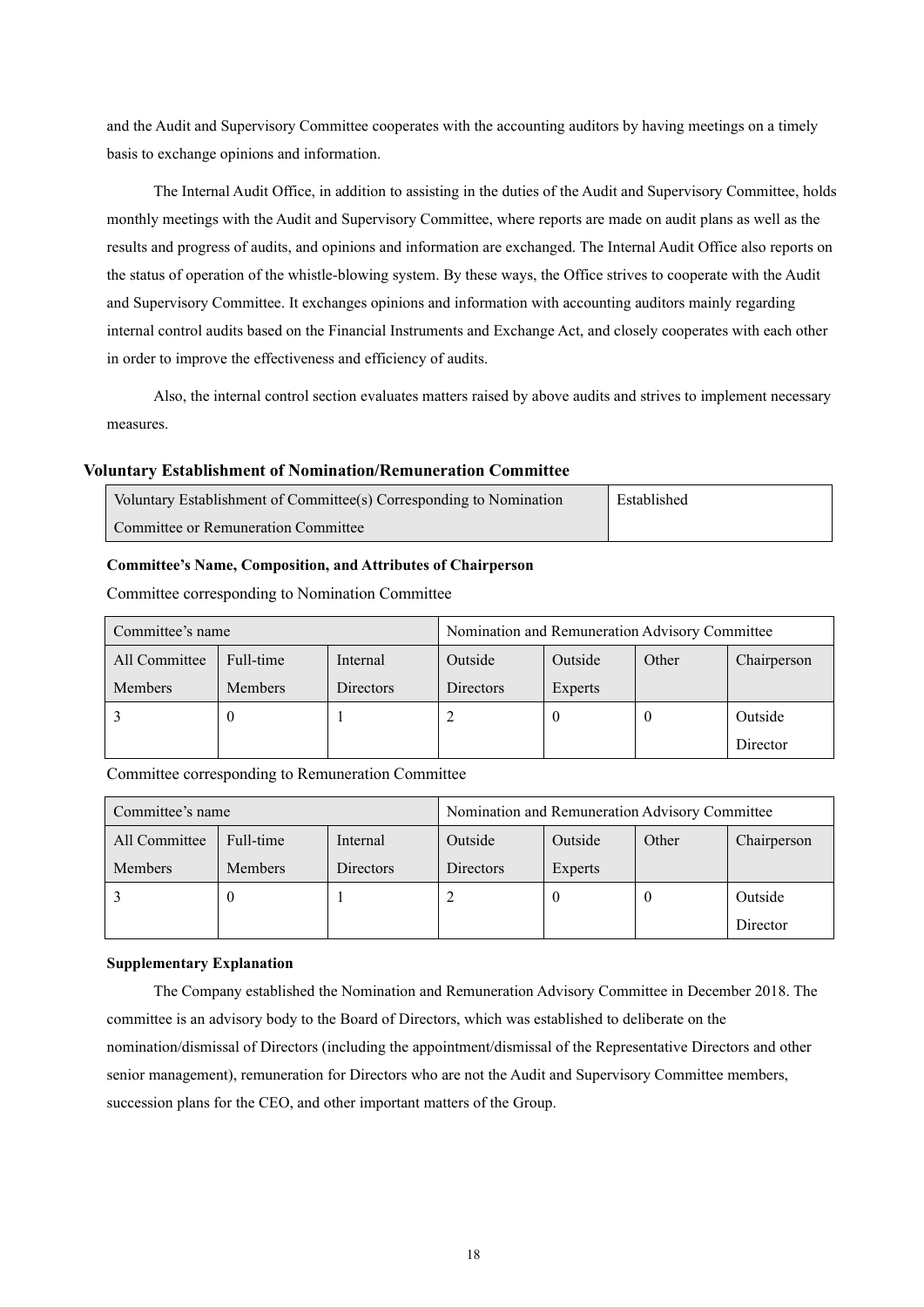Since May 2021, the committee has been responsible for determining the amount and the timing of remuneration for each individual director of the Company (**Each Director**) who is not a member of the Audit and Supervisory Committee.

The members selected for the Nomination and Remuneration Advisory Committee are as follows:

#### Chairperson:

**Tomoki Matsubayashi**, Chairperson of the Audit and Supervisory Committee and Lead Independent Outside Director

#### Committee members:

**Koichiro Ito**, The Audit and Supervisory Committee member and Independent Outside Director **Natsuki Goto**, Representative Director and President (CEO)

#### **Independent Directors**

| Number of<br>: Indenendent L<br>Ultrectors |  |
|--------------------------------------------|--|
|                                            |  |

#### **Other Matters related to Independent Directors**

The Company has set the following criteria for the objective judgment of independence as a requirement to designate Outside Directors as Independent Directors. They are deemed to have sufficient independence from the Company if none of the following items are found to apply.

- a. Person who engages in business execution of the Company or the Company's subsidiaries (collectively, the "Group"), or a person who engaged in business execution of the Group at any time in the past 5 years.
- b. Business partner of the Group, for which the sales of the Group in the most recent business year exceeds 1% of the Group's annual consolidated sales, or a person who engages in business execution of such business partner.
- c. Party for which the Group is a business partner and whose sales for the Group in the most recent business year exceeds 1% of the party's annual consolidated sales, or a person who engages in business execution of such business partner.
- d. Attorney at law, certified public accountant, consultant, etc. who obtains monetary consideration or other property exceeding JPY10 million from the Group besides the renumeration as a Director (in cases where the person obtaining such property belongs to an incorporated entity, partnership or other organization, the transaction amount exceeding 1% of the annual consolidated net sales of either party or exceeding JPY10 million is referred to)
- e. Major creditor of the Group or a person who engages in business execution of a financial institution and other large creditors, which is indispensable for the Group's financing and on which the Group is dependent without alternative options.
- f. Major shareholder of the Company (holding  $10\%$  or more of voting rights) or a person who engages in business execution of such shareholder.
- g. Party which receives donations exceeding JPY10 million from the Group in the most recent business year, or a person who engages in business execution of such party
- h. Accounting auditor who engages in the auditing duties of the Group or a certified public accountant who engages in the execution of the duties in such accounting auditor.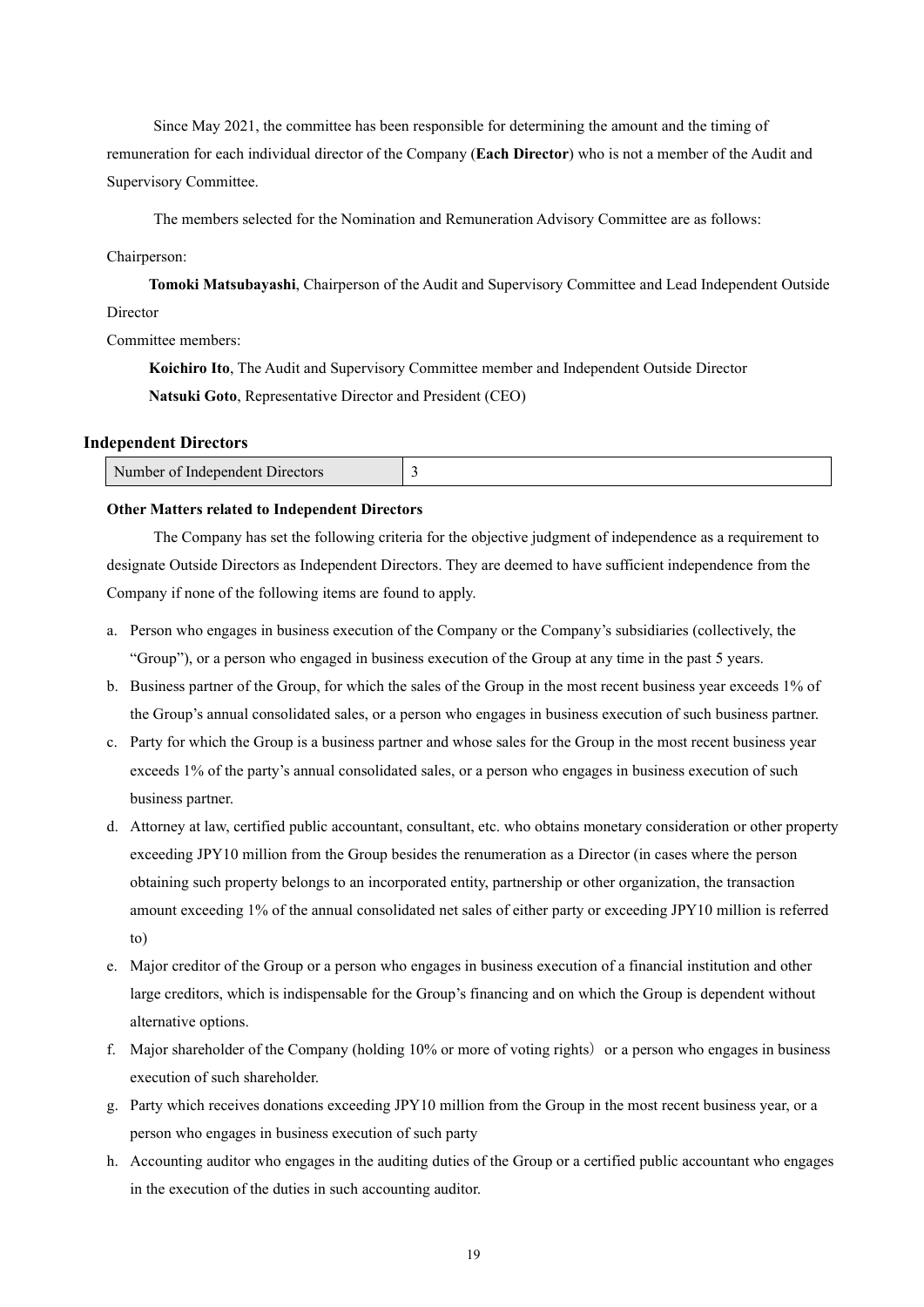- i. Person who engages in business execution of a company holding cross-directorships with the Group.
- j. Person who falls under any of the above items from (b) to (i) at any time in the past 3 years.
- k. Spouse or relative within the second degree of kinship of a person who falls under any of the above items from (a) to (j) (excluding a person who is not significant with regard to (e) to (h))
- l. Notwithstanding the provisions of the respective items (a) to (k) above, a person with special grounds for being unable to perform his/her duties as an Independent Outside Director, such as a potential conflict of interests with common shareholders.

For Outside Directors who are the Audit and Supervisory Committee members, the Company aims to achieve diversity in terms of tenure to harmonize the experience of long-serving directors with the fresh perspectives brought by new directors. From this perspective, the Company does not set an upper limit on the tenure.

#### **Incentives**

| Implementation of Measures to Grant Incentives to | Introduction of Stock Option System |
|---------------------------------------------------|-------------------------------------|
| <b>Directors</b>                                  |                                     |

## **Supplementary Explanation**

The Company has introduced a stock option system with the aim of enhancing moral and motivation and promoting medium to long term contributions toward an improvement of the Group's business performance. The summary of our stock options is described in the annual securities report.

| Recipients of Stock Options | Internal directors, employees, directors of subsidiaries, |
|-----------------------------|-----------------------------------------------------------|
|                             | employees of subsidiaries                                 |

#### **Supplementary Explanation**

Eligible recipients of the stock options whose exercise rights have not expired as of the filing date of this report.

# **Director Remuneration**

| Disclosure of Individual Directors' Remuneration | I Individual Directors' remuneration is not disclosed |
|--------------------------------------------------|-------------------------------------------------------|
|--------------------------------------------------|-------------------------------------------------------|

#### **Supplementary Explanation**

 $N/A$ 

| Policy on Determining Remuneration Amounts and | Established |
|------------------------------------------------|-------------|
| Calculation Methods                            |             |

#### **Disclosure of Policy on Determining Remuneration Amounts and Calculation Methods**

The policy on determining remuneration for Each Director who is not a member of the Audit and Supervisory Committee (the same shall apply in this section) was resolved at the meeting of the Board of Directors held on February 17, 2021 and revised on May 19, 2021. The Company determines and revises the policy based on the consultation with and advice from the Nomination and Remuneration Advisory Committee.

The company regards that the remuneration is in line with the policy resolved by the Board of Directors, since the Board of Directors confirmed that the remuneration for Each Director for fiscal 2020 was determined by the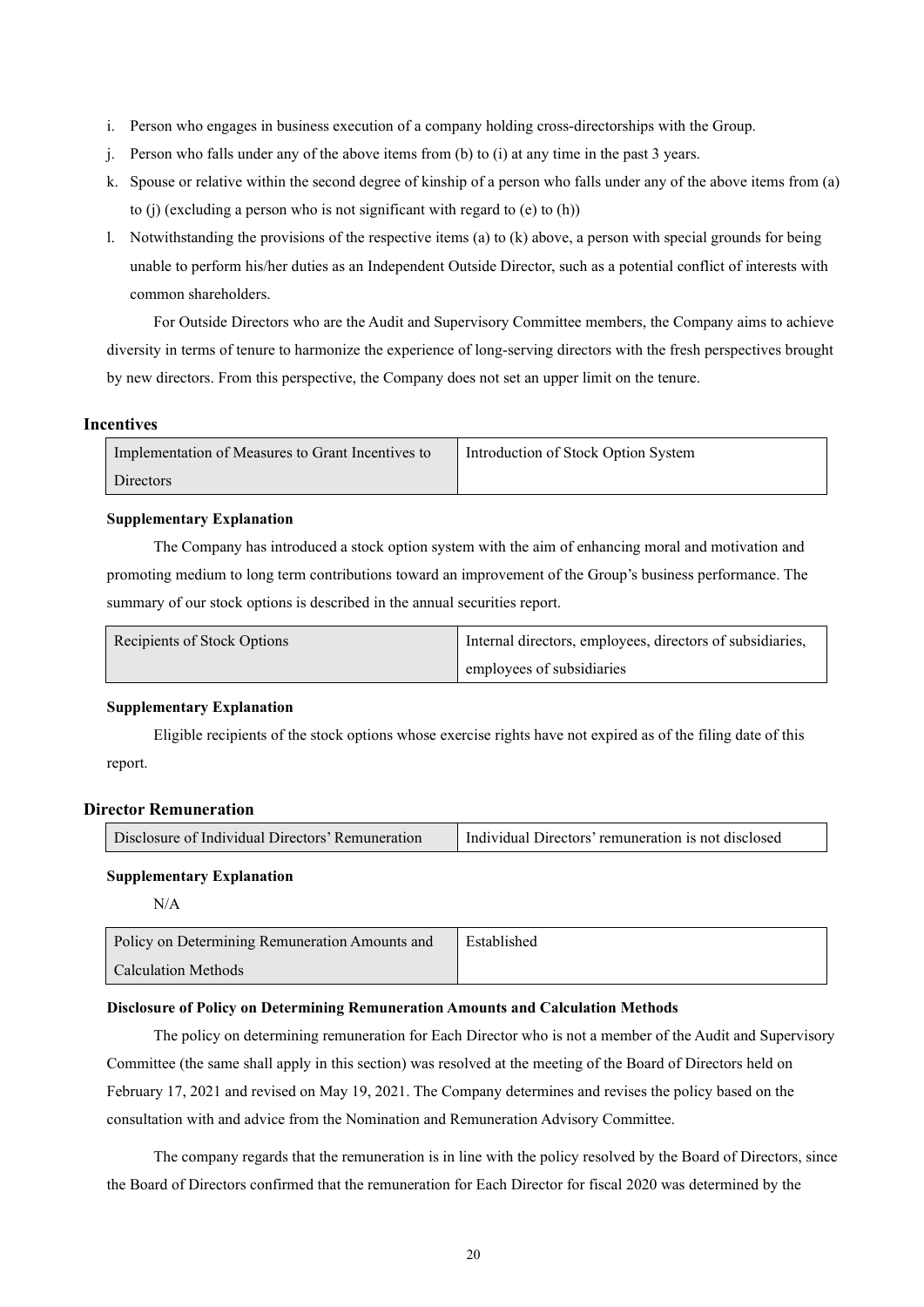calculation method set by the Nomination and Renumeration Advisory Committee and the policy resolved at the meeting of the Board of Directors held on February 17, 2021, follows the said calculation method.

The policy on determining remuneration for Each Director is as follows:

(a) Amount/calculation method of remuneration for individual Directors

The fixed amount of remuneration is determined by referring to the amount of remuneration of the companies with similar business performance or business characteristics to the Company. The fixed amount of remuneration for the following years is determined based on the profit growth rate and other factors, by applying them to a certain table.

- (b) Performance-based remuneration: KPIs and calculation method No performance-based remuneration.
- (c) Non-cash remuneration: details and amount/calculation method Stock options as remuneration may be granted upon resolution of a General Shareholders Meeting or through consultation with/advice from the Nomination and Remuneration Advisory Committee, as necessary.
- (d) Ratio of remuneration (a) (c) to total remuneration for Each Director In principle, the entire remuneration shall be a fixed remuneration, excluding the amount pertaining to stock options as remuneration already granted. The Board of Directors shall revise the policy on determining the proportion of fixed remuneration and stock options, in case that stock options are newly granted as remuneration.
- (e) Timing or conditions for payment of remuneration to Directors The fixed amount of remuneration shall be paid on a monthly basis during the term of office.
- (f) Matters concerning the delegation of all or part of the determination on the details of remuneration for Each Director to third parties including a Director.

The Audit and Supervisory Committee determines the amount and the payment timing of remuneration for Each Director. The Board of Directors shall delegate the authority to Tomoki Matsubayashi (Director, a member of the Audit and Supervisory Committee,) Koichiro Ito (Director, a member of the Audit and Supervisory Committee,) and Natsuki Goto (Representative Director and President,) who are the members of the committee. The Board of Directors is reported from the Nomination and Remuneration Advisory Committee on the progress and results of its deliberations in accordance with the Regulations of the Committee.

At the 13th Annual General Shareholder Meeting held on June 24, 2016, it was resolved that the maximum amount of remuneration for Directors (excluding Directors who are the Audit and Supervisory Committee members) should be JPY200 million per year (the number of members set in the Articles of Incorporation: up to nine), and the maximum amount of remuneration for Directors who are the Audit and Supervisory Committee members should be JPY100 million per year (the number of members set in the Articles of Incorporation: up to five.)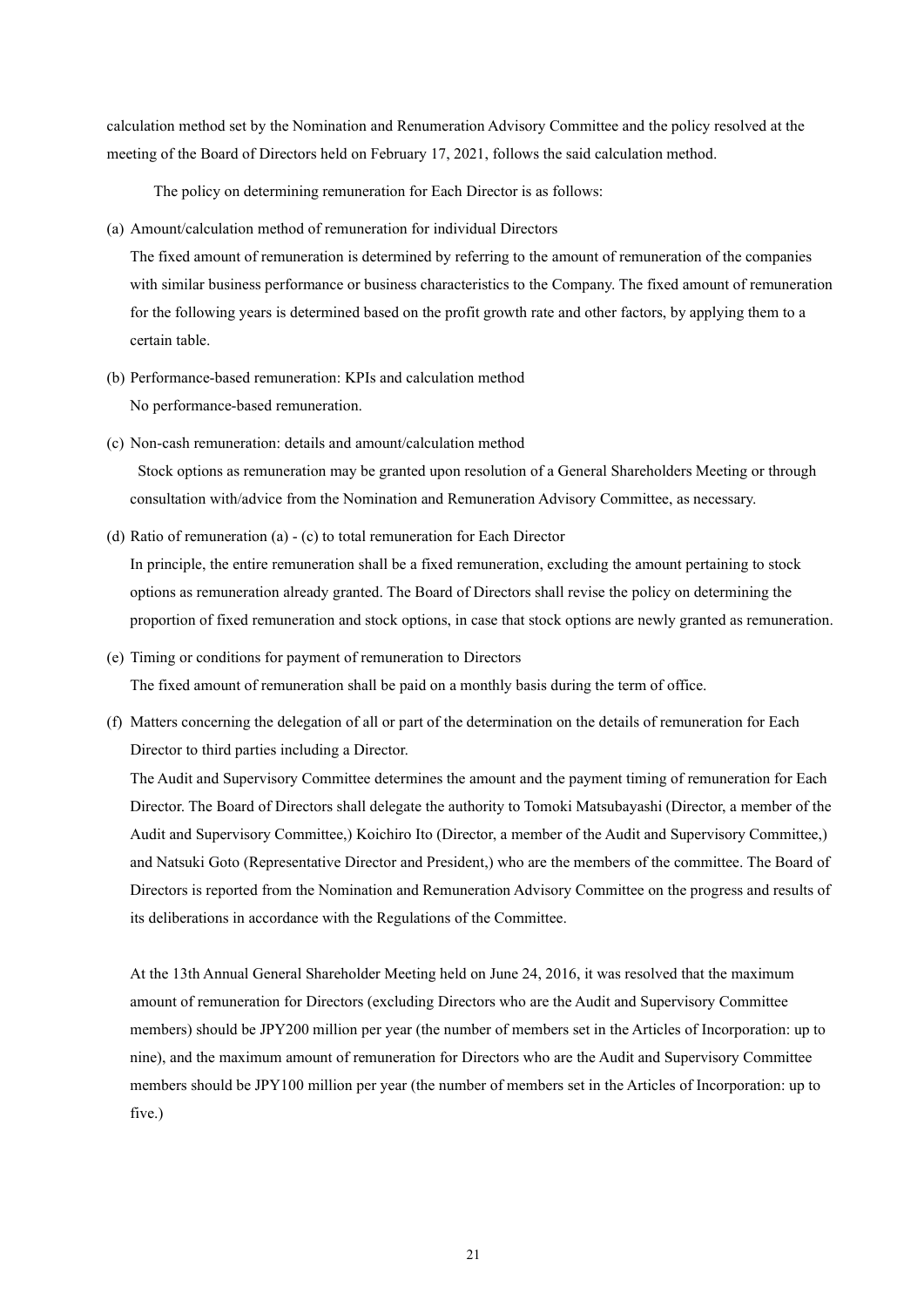The Representative Director and President Natsuki Goto determined the amount and the payment timing of remuneration for Each Director in fiscal 2020. The meeting of the Board of Directors held on June 19, 2020, resolved to delegate the authority to him with regard to the matter.

This is because the amount and the payment timing of remuneration should be based on status of business execution by each Executive Director, which is well known by the Representative Director and President.

In order to ensure the appropriate exercise of the authority delegated to the Representative Director and President, matters delegated to him were decided based on the consultation from the Board of Directors to the Nomination and Renumeration Advisory Committee and the advice from the Committee. In fiscal 2020, the Committee was consulted by the Board of Directors and provided advice regarding renumeration on June 19, 2020, and regarding the policy on determining renumeration for Each Director on February 17, 2021.

The Company revised the policy at the meeting of the Board of Directors on May 19, 2021. The authority to determine the amount and the payment timing of remuneration for Each Director has been delegated to the Nomination and Renumeration Advisory Committee, which consists of two Independent Outside Directors and the Representative Director and is chaired by the Lead Independent Outside Director. The Company aims to improve transparency and fairness in determining the remuneration by enhancing the involvement of Independent Outside Directors.

As a result of mutual consultation of all Directors who are the Audit and Supervisory Committee members, discretionary authority over the amount of remuneration for Directors who are the Audit and Supervisory Committee members and the payment timing are placed to the Audit and Supervisory Committee Chairperson Tomoki Matsubayashi.

Total amount of remuneration for the fiscal year ended March 31, 2021 is disclosed in the annual securities report.

#### **Supporting System for Outside Directors**

The Company allocates appropriate personnel in consultation with Outside Directors and provides them with relevant documents and information as necessary.

# **2. Matters on Functions of Business Execution, Auditing, Oversight, Nomination and Determination of Remuneration, etc. (Overview of the Current Corporate Governance System)**

#### **<Matters concerning functions of business execution>**

The following systems are in place to ensure rational decision-making and business execution by the Board of Directors.

In principle, the Board of Directors meets once a month to report on the status of the execution of duties by Directors and to resolve matters stipulated by laws and regulations, the Articles of Incorporation, and the Rules of the Board of Directors.

In principle, the Executive Committee meets once a week to deliberate important business execution decisions, matters to be discussed by the Board of Directors, and other important matters.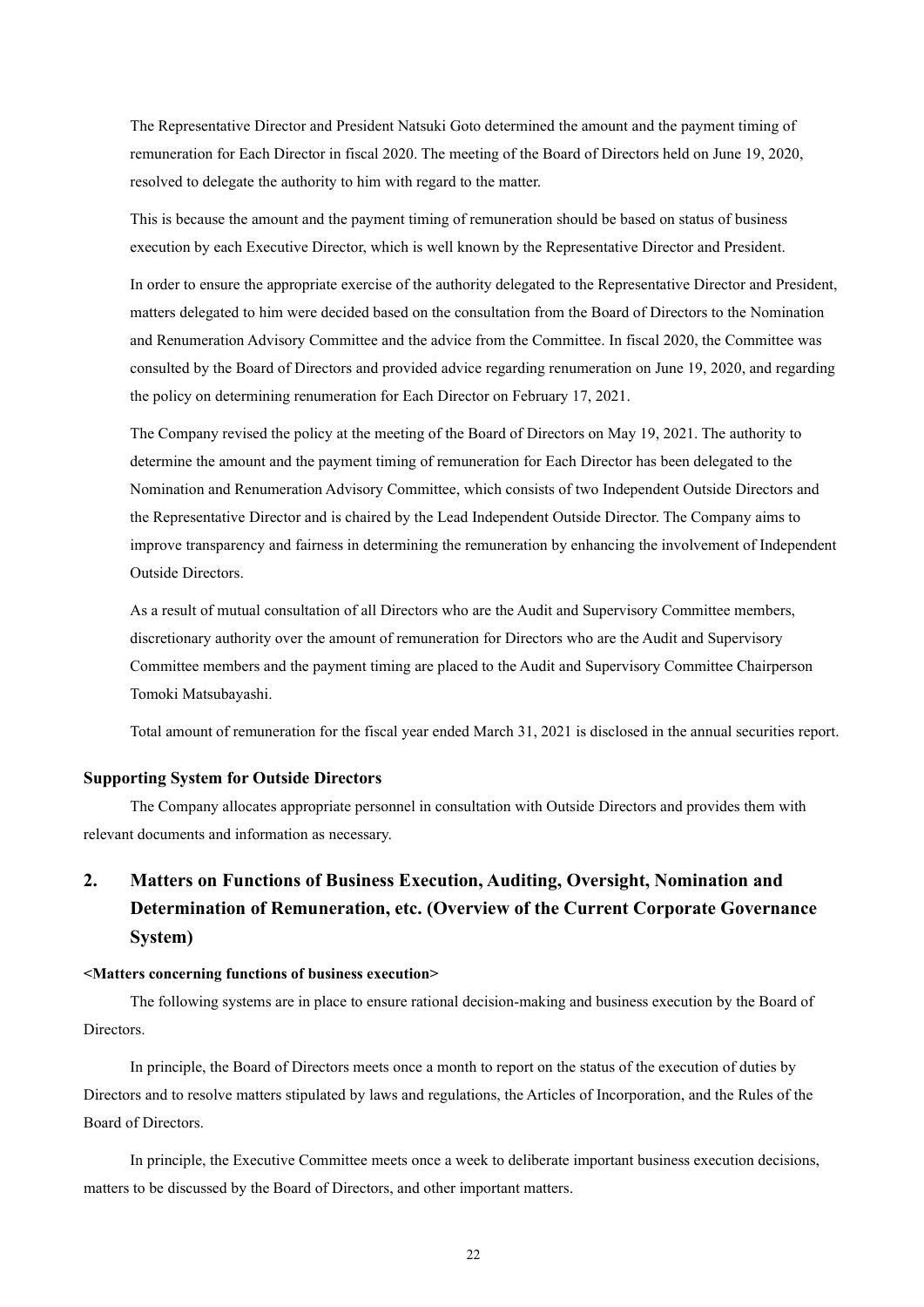#### **<Matters concerning functions of audit and supervision>**

The following systems are in place to strengthen corporate governance and monitoring functions.

Outside Directors attend meetings of the Board of Directors, supervise the appropriateness and fairness of its decision-making from an independent standpoint, and audit the business execution of Directors and the legality and appropriateness of their decision-making based on the audit policy established by the Audit and Supervisory Committee.

Appointment of Outside Directors who meet the requirements for Independent Directors and possess knowledge of legal, accounting, or tax affairs.

To ensure compliance with laws and regulations and the effectiveness of business operations, the Internal Audit Office verifies and evaluates the business operations at each division and subsidiary company and conducts audits to improve internal controls from a standpoint independent from other business execution.

With regard to accounting audits, the Company has concluded an audit contract with Ernst & Young ShinNihon LLC. The certified public accountants who perform the accounting audit duties are as follows.

Name of certified public accountants

Designated limited liability partner: Ryo Kayama

Designated limited liability partner: Keiichi Wakimoto

The composition of assistances for the audit duties: 10 certified public accountants and 27 staff.

#### **<Matters concerning functions of nomination and remuneration decisions>**

Nomination of Director Candidates

The nomination of Director candidates is determined by the Board of Directors, based on the consultation with and advice from the Nomination and Remuneration Advisory Committee, the majority of which is composed of Independent Outside Directors, to ensure objectivity, fairness, and transparency. Candidates for Directors serving as members of the Audit and Supervisory Committee are nominated by the Board of Directors with the consent of the Audit and Supervisory Committee.

#### Determination of Director Remuneration

The determination policy and procedure of the Director remuneration are described in the section of this report entitled "II. 1 Director Remuneration, Disclosure of Policy on Determining Remuneration Amount and Calculation Methods".

# **3. Reason for Adopting the Current Corporate Governance System**

With the aim of enhancing further the Company's corporate governance, a partial revision was made to the Articles of Incorporation at the 13th General Shareholder Meeting held on June 24, 2016, and on the same date, the Company thereby transitioned from a company with an Auditor and Supervisory Board to one with an Audit and Supervisory Committee. In this way, the Board of Directors delegates authority for business execution to the Representative Directors, etc., thereby realizing timely and decisive decision-makings of management. The Board of Directors discusses management strategies and management issues in a broader and substantive manner and strengthens the supervisory function for business execution. At the Audit and Supervisory Committee, the Committee members who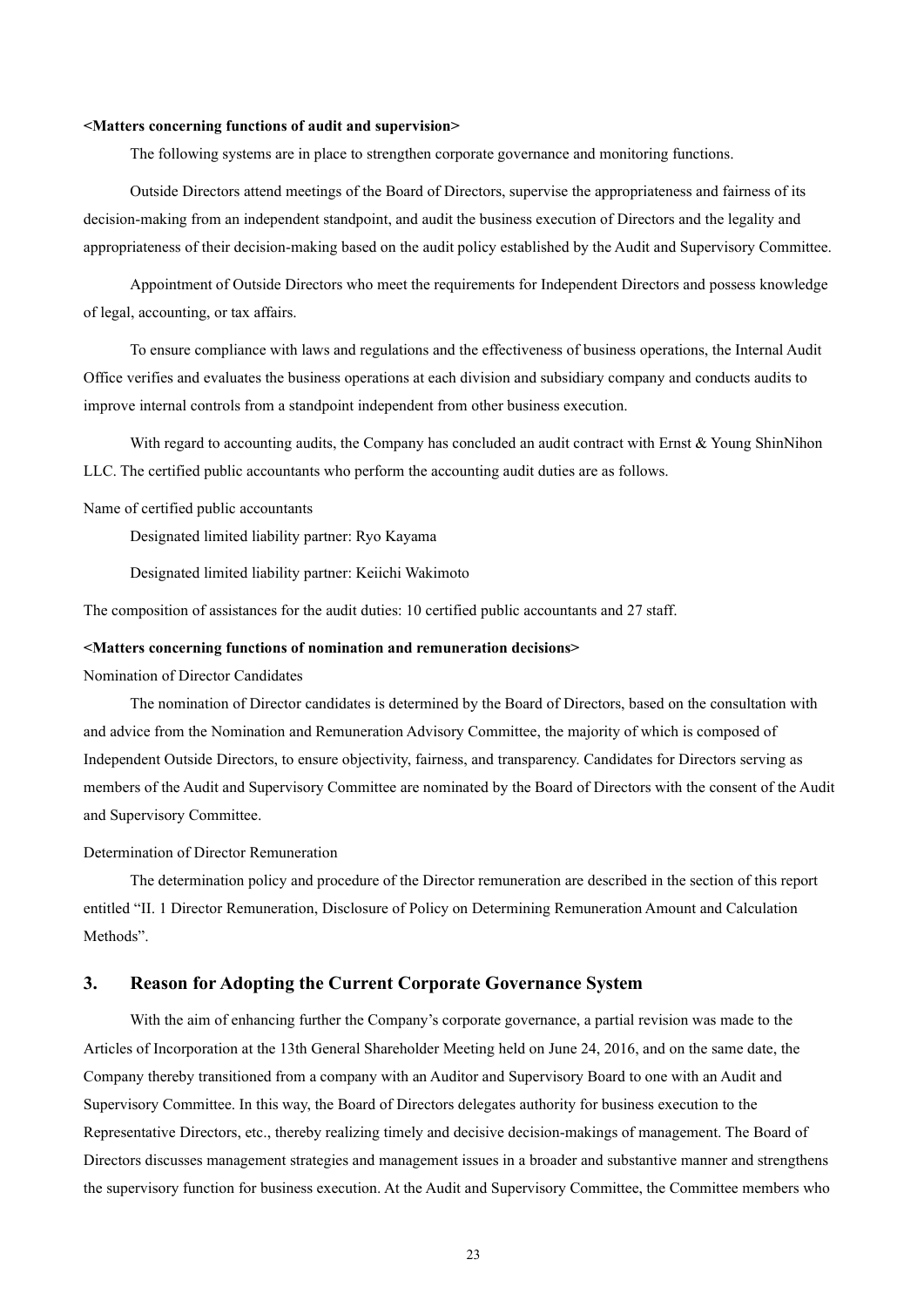have voting rights of the Board of Directors (all Independent Outside Directors) conduct audit duties to improve the effectiveness of audits and supervision. In addition, the Company established the Nomination and Remuneration Advisory Committee in December 2018 to ensure objectivity, fairness, and transparency in the nomination of Directors, the appointment/dismissal of the senior management, and the decision of remuneration for Directors who are not the Audit and Supervisory Committee members. From May 2020, to further enhance the independence of the committee, a Lead Independent Outside Director who is the Audit and Supervisory Committee member has served as a chairman, replacing the Representative Director.

Most of the important decisions regarding the Company's business execution are made at the Board of Directors and the Executive Committee. The Board of Directors, which consists of five Directors including three Outside Directors meets once a month in principle, and extraordinary meetings are held as necessary. For the purpose of supplementing decision-makings on other important matters, the Executive Committee, which is composed of Directors who are not the Audit and Supervisory Committee members, executive officers and division heads who execute important business operations, is held once a week in principle. In accordance with the internal rules such as the Rules of the Board of Directors, the Rules of the Executive Committee, and the Rules of Authorities, decisions are made on business execution and the status of business execution is monitored. Directors who are the Audit and Supervisory Committee members also attend the Executive Committee meetings as observers when necessary.

In accordance with the audit policies and duties determined by the Audit and Supervisory Committee, Directors who are the Audit and Supervisory Committee members receive reports from Directors who are not the Committee members and employees on the status of their execution of duties, and request explanations and inspect important approval documents as necessary. In addition, Directors who are the Audit and Supervisory Committee members work closely with accounting auditors and the Internal Audit Office to maintain and improve the efficiency and ensure the legality of corporate management. Therefore, we believe that the objectivity in management is ensured by the system above.

The Company has adopted the current corporate governance system since it believes that it will be able to realize the Group Mission and increase its corporate value over the long term through the following factors: rational decisionmaking and business execution by Directors, fully-functioning audits and supervision, and further strengthened corporate governance.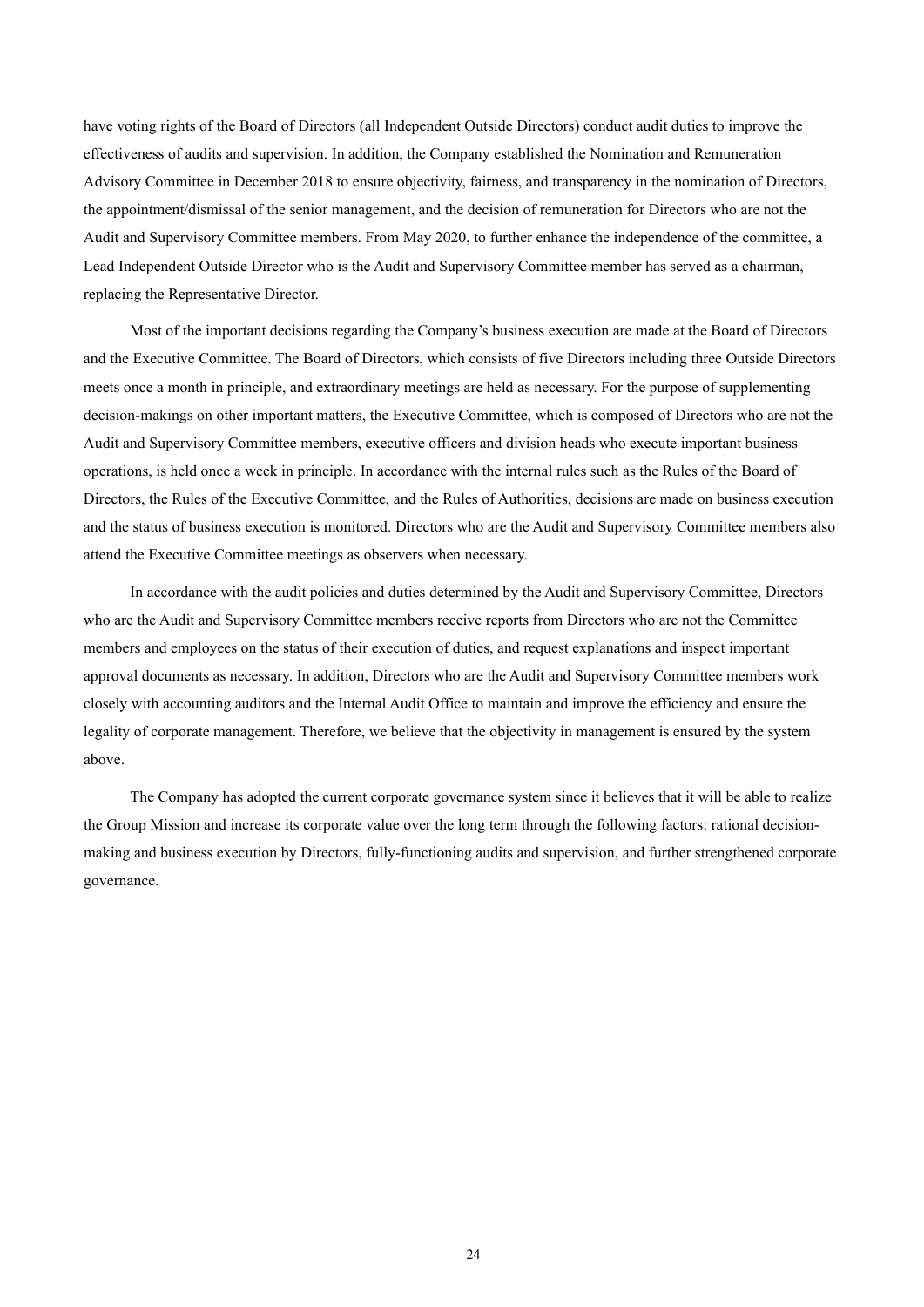# **III. Implementation Status of Measures for Shareholders and Other Stakeholders**

# **1. Efforts to Vitalize the Annual General Shareholders Meetings and Facilitate the Exercise of Voting Rights**

|                                             | Supplementary Explanation                                         |
|---------------------------------------------|-------------------------------------------------------------------|
| Early Dispatch of the Convocation Notice of | The convocation notice for the 18th Annual General Shareholder    |
| the Annual General Shareholders Meeting     | Meeting held on June 18, 2021 was sent on June 2, 2021. Prior to  |
|                                             | the dispatch of the notice, it was disclosed on TDnet and the     |
|                                             | Company's website on May 28, 2021.                                |
| Scheduling of the Annual General            | In principle, the meeting is held on a date a few days before the |
| Shareholders Meeting avoiding the Peak      | first peak day.                                                   |
| Day                                         |                                                                   |

# **2. IR Activities**

|                                | Supplementary Explanation                                  | Explanation by |
|--------------------------------|------------------------------------------------------------|----------------|
|                                |                                                            | Representative |
| Regular Investor Briefings for | The Company holds quarterly briefings.                     | Available      |
| Analysts and Institutional     |                                                            |                |
| Investors                      |                                                            |                |
| Posting of IR Materials on the | Annual securities reports, financial reports, convocation  |                |
| Website                        | notices for General Shareholder Meeting, presentation      |                |
|                                | materials, and other materials are posted on the Company's |                |
|                                | IR web page: https://www.bm-sms.co.jp/ir/                  |                |
| Establishment of a Section     | The IR section is established under the Finance $\&$       |                |
| (Post) for Investor Relations  | Accounting Department of the Corporate Management          |                |
|                                | Division.                                                  |                |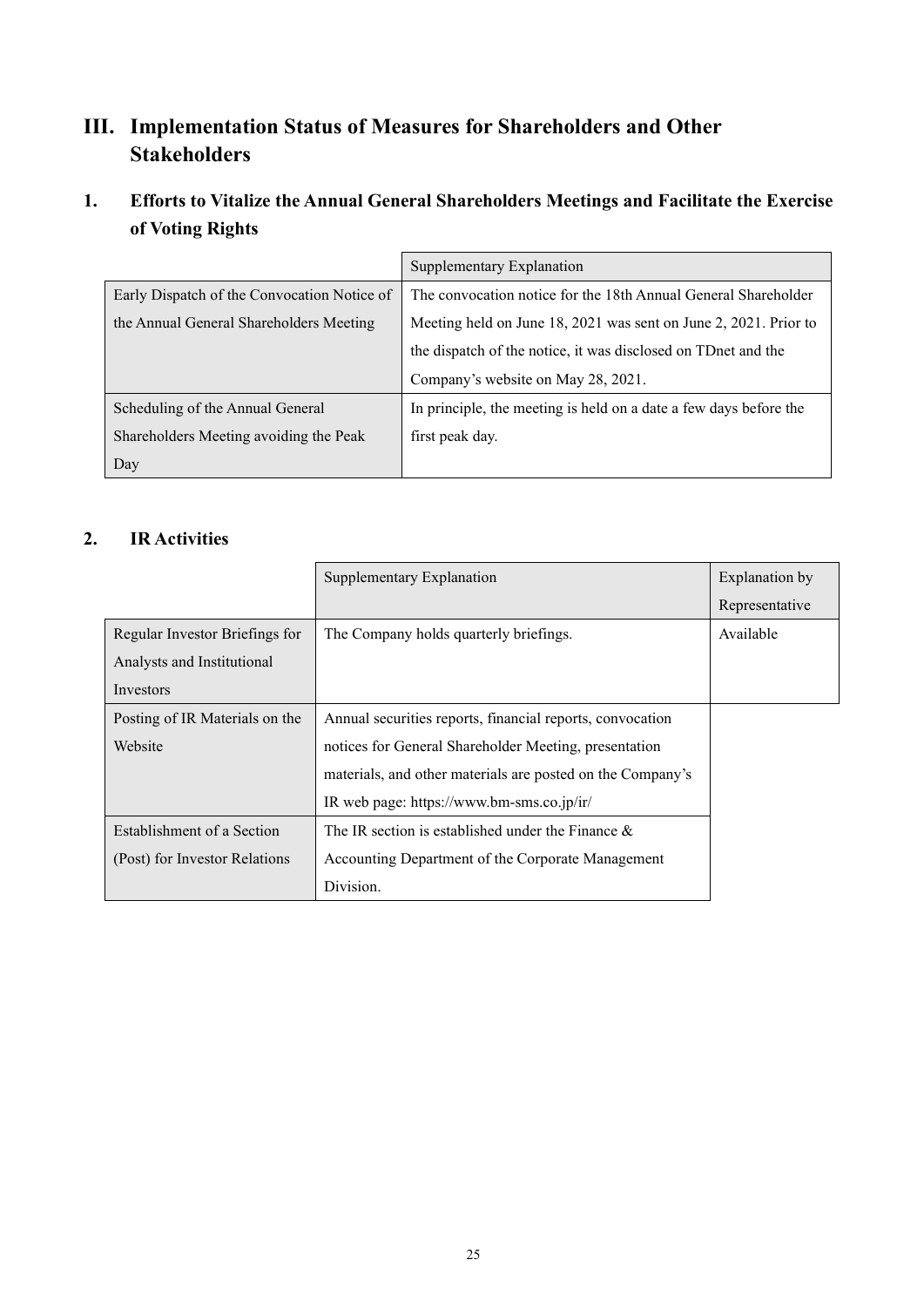| 3. |  |  | <b>Measures to Ensure Due Respect for Stakeholders</b> |
|----|--|--|--------------------------------------------------------|
|    |  |  |                                                        |

|                                        | Supplementary Explanation                                          |  |  |
|----------------------------------------|--------------------------------------------------------------------|--|--|
| Development of Policies on Information | The Company strives to ensure the timely, accurate, and fair       |  |  |
| Provision to Stakeholders              | disclosure of corporate information from the perspective of        |  |  |
|                                        | investors and other stakeholders by complying with the             |  |  |
|                                        | Companies Act, the Financial Instruments and Exchange Act and      |  |  |
|                                        | other relevant laws and regulations and the rules set forth by the |  |  |
|                                        | Tokyo Stock Exchange, as well as by enhancing our internal         |  |  |
|                                        | systems and investor relations activities.                         |  |  |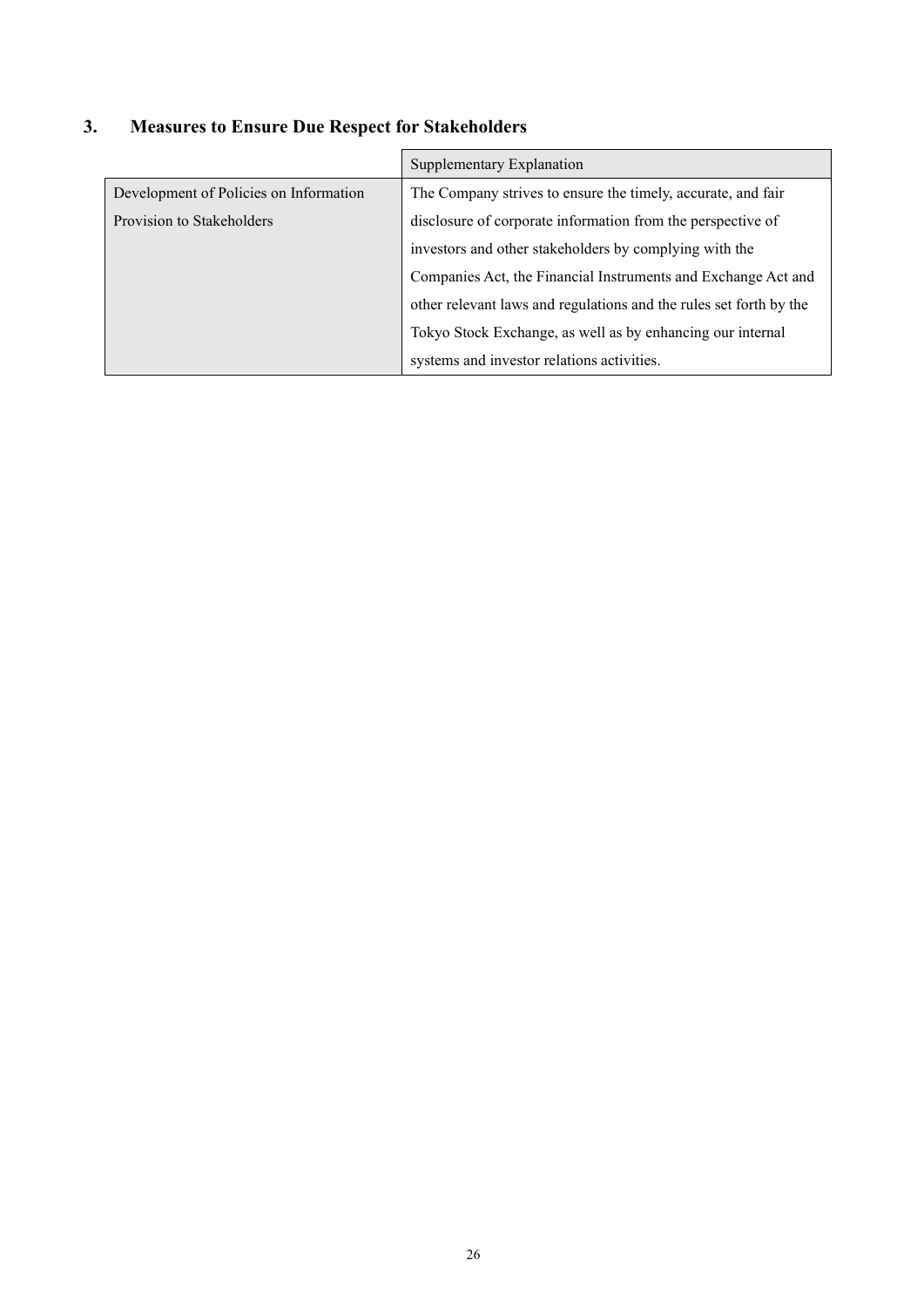# **IV. Matters related to Internal Control System, etc.**

### **1. Basic Views on the Internal Control System and its Development Status**

The Company has set the following basic policy for internal control to establish the systems necessary to ensure the appropriateness of its operations. The Board of Directors constantly evaluates the design and operation of the internal control system in accordance with the basic policy and takes necessary remedial actions. In addition, the Board of Directors reviews and revises this basic policy as necessary in response to changes in the business environment and other factors, and is committed to maintaining a legitimate and efficient system for business execution. The final revision was resolved at the meeting of the Board of Directors held on December 19, 2018.

- a. System for ensuring that execution of duties by Directors and employees of the Company complies with laws and regulations as well as the Articles of Incorporation
	- 1) Compliance with laws and regulations, the Articles of Incorporation and societal norms is placed at the core of management, and in order to achieve thorough and continued improvement within the Group, a compliance system will be maintained and improved, determining policy related to compliance with laws and regulations, fostering a sense of ethics, and the Group-wide risk management.
	- 2) For the purpose of early detection and correction of violations of laws and regulations, and other compliance issues, the Group shall establish a whistle-blowing system with an internal reporting contact window and legal counsel law office designated to receive information, aiming at early detection or prevention of issues.
	- 3) The Company has established rules related to risk management including compliance, and the department responsible for risk management oversees all organizations handling compliance for the Group. The Executive Committee conducts decision-making related to compliance activities and the details thereof are reported regularly to the Board of Directors.
	- 4) The Internal Audit Office audits the status of compliance with laws and regulations, fostering a sense of ethics and the Group-wide risk management, and reports its activities to the Board of Directors and the Audit and Supervisory Committee.
	- 5) The entire Group takes an unwavering stance toward completely eliminating relationships with anti-social forces and organizations that threaten societal order and safety.
- b. System for storage and administration of information related to execution of duties by Directors of the Company
	- 1) The Company has established rules for the type of documents, period of retention and method of administration for information related to the execution of duties of Directors and its administration, and after recording them in written or electronic media, shall store them along with materials used in management decisions.
	- 2) In preparation for the case of a request from Directors, the Company shall store and maintain records in an appropriate, reliable, and easily searchable state, depending on the type and characteristics of the information, and shall maintain them in a viewable state.
- c. Provisions and other measures related to crisis management for loss at the Company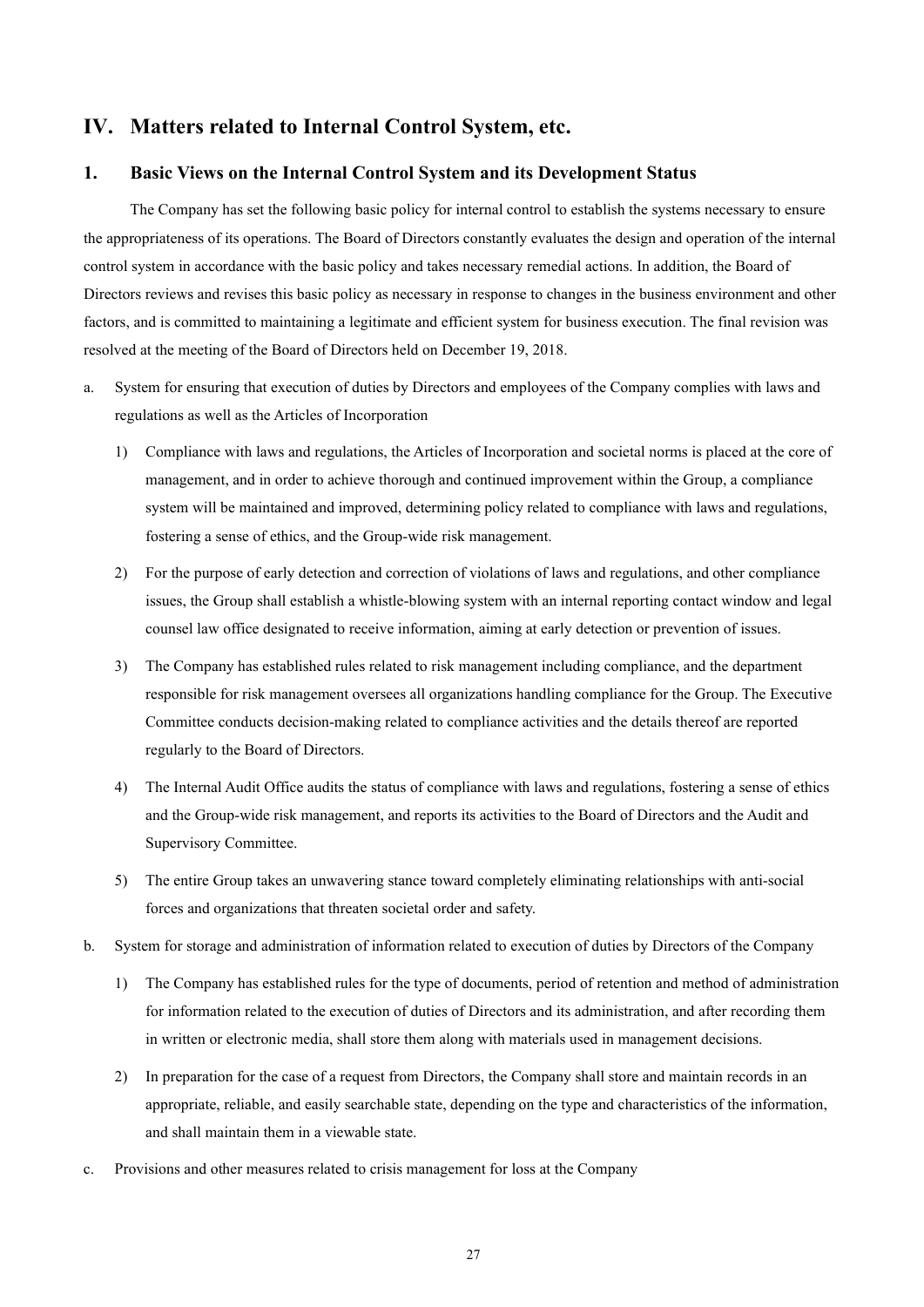- 1) The Company has defined rules on the policy for establishing and building a risk management system which covers business activities of the Group, and recognizes the risks of business activities based on these rules. The Company shall also conduct risk management according to importance, with a view toward impact and potential for occurrence.
- 2) The Company's department responsible for risk management oversees all organizations handling risk management for the Group, including with respect to information security, with important decision-making related to risk management activities conducted at the Executive Committee, and the details thereof are regularly reported to the Board of Directors.
- 3) The Company has established a countermeasure policy for the Group in the case of a natural disaster, accident or other critical event, and by determining the level of the crisis based on the policy and carrying out a rapid response, prevents damage from growing and minimizes losses.
- d. System to ensure that execution of duties by Directors of the Company is carried out efficiently
	- 1) The Company has established its Audit and Supervisory Committee as a means of providing corporate governance aimed at achieving highly effective and flexible execution of duties and strengthening of its monitoring activities.
	- 2) In order to secure such highly effective and flexible execution of duties, the Company delegates part of the Board of Directors' authority to the Chief Executive Officer, etc., as well as to the Executive Officers and the persons in charge of each department, etc., as and when necessary. Directors of the Company who are not the Audit and Supervisory Committee members or Executive Officers conduct prompt sharing of information through holding regular meetings on the progress of operations with each department, thereby implementing appropriate management decisions in a timely manner. The duties, authority and responsibilities of officers and employees shall be set forth in the regulations related to segregation of duties and limitations on authority.
	- 3) The Company's Board of Directors formulates the overall strategy for the Group and engages in the making of important decisions. In addition, each department and subsidiary takes the Group strategy into account when formulating their own strategies. Through regular monitoring of the status of progress, the Board of Directors ensures the execution of overall strategy for the Group as a whole.
	- 4) The Company has established its Executive Committee as an advisory body to the Chief Executive Officer, comprised of Directors who are not the Audit and Supervisory Committee members, Executive Officers or persons in charge of each department involved in the execution of key operations, and meetings of the Executive Committee are regularly held with the aim of debating important matters related to the execution of operations, and thereby advances management efficiency through the sharing of management information.
	- 5) The corporate functional departments of the Company provide support to each department and subsidiary in executing strategy as well as decision-making by the Board of Directors and the Executive Committee, in areas such as business planning, financial planning, management infrastructure, human resources development and risk management. A similar structure is being built in key subsidiaries, aimed at optimizing support for the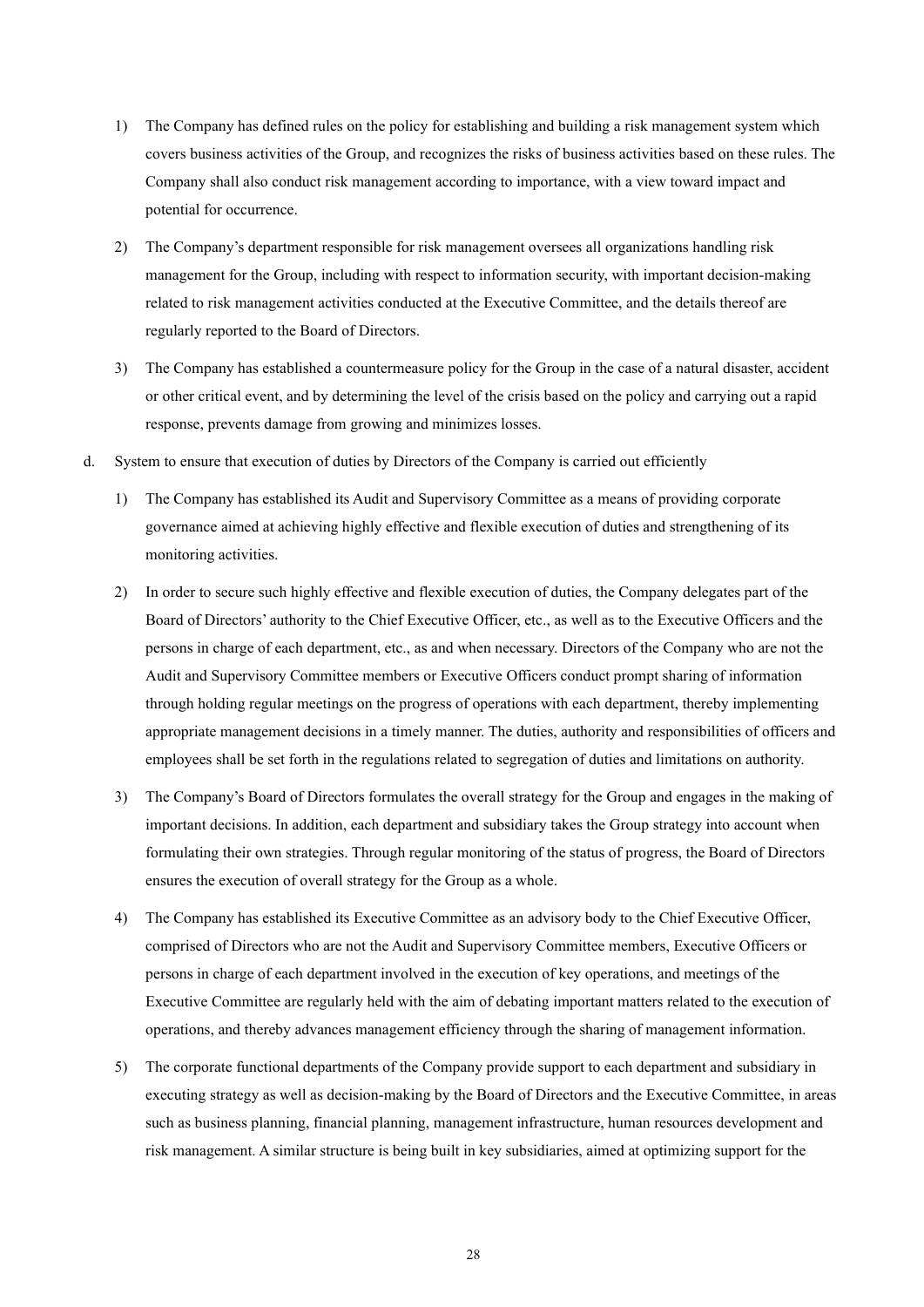respective business strategies of each subsidiary through cooperation with the corporate functional departments of the Company.

- e. System to ensure the soundness and propriety of operations of the Company and its subsidiaries
	- 1) The Company has established policy rules regarding the business administration of subsidiaries, under which important matters related to the business and financial situation of subsidiaries must be reported to the Company, and important decision-making must be made with the approval of the Company, thereby realizing appropriate business administration of subsidiaries.
	- 2) The Company has established departments responsible for the administration of subsidiaries, and conducts administration through cooperation with persons in charge of administration of subsidiaries. Also, the Company collects, organizes and retains the latest information regarding subsidiaries, and provides such information to related parties as required.
	- 3) The internal reporting contact window set up by the Company can be used by all officers and employees in the domestic Group, aimed at early detection or prevention of violations of the laws and regulations and other compliance problems in the subsidiaries.
	- 4) The Internal Audit Office conducts audits regarding the administration of subsidiaries and operations activities.
- f. Matters related to Directors and employees that assist duties of the Company's Audit and Supervisory Committee, matters related to their independence from Directors who are not the Audit and Supervisory Committee members, and a system to ensure the effectiveness of the Audit and Supervisory Committee's instructions towards those assistants
	- 1) The Internal Audit Office assists in the duties of the Audit and Supervisory Committee.
	- 2) In order to ensure the independence of the Internal Audit Office member who assists in the duties of the Audit and Supervisory Committee, the decision requiring the transfer of said member must be made with prior consent from the Audit and Supervisory Committee.
	- 3) An assistant employee who receives instructions related to audit work from the Audit and Supervisory Committee is not subject to instructions from Directors who are not the Audit and Supervisory Committee members with respect to those instructions.
- g. A framework for reporting made to the Company's Audit and Supervisory Committee by the Company's Directors who are not the Audit and Supervisory Committee members and employees, and by the Company's subsidiaries' Directors, Corporate Auditors, other persons falling thereunder and employees
	- 1) In addition to statutory matters, if matters that may have a critical impact on the business, matters thought to be in violation of the laws and regulations or the Articles of Incorporation, matters that may result in a substantial loss to the Company, or other matters that must be reported to the Audit and Supervisory Committee occur, the Group's Directors who are not the Audit and Supervisory Committee members and Corporate Auditors and employees must promptly report the same to the Audit and Supervisory Committee, and the corporate functional departments shall provide support to facilitate smooth reporting.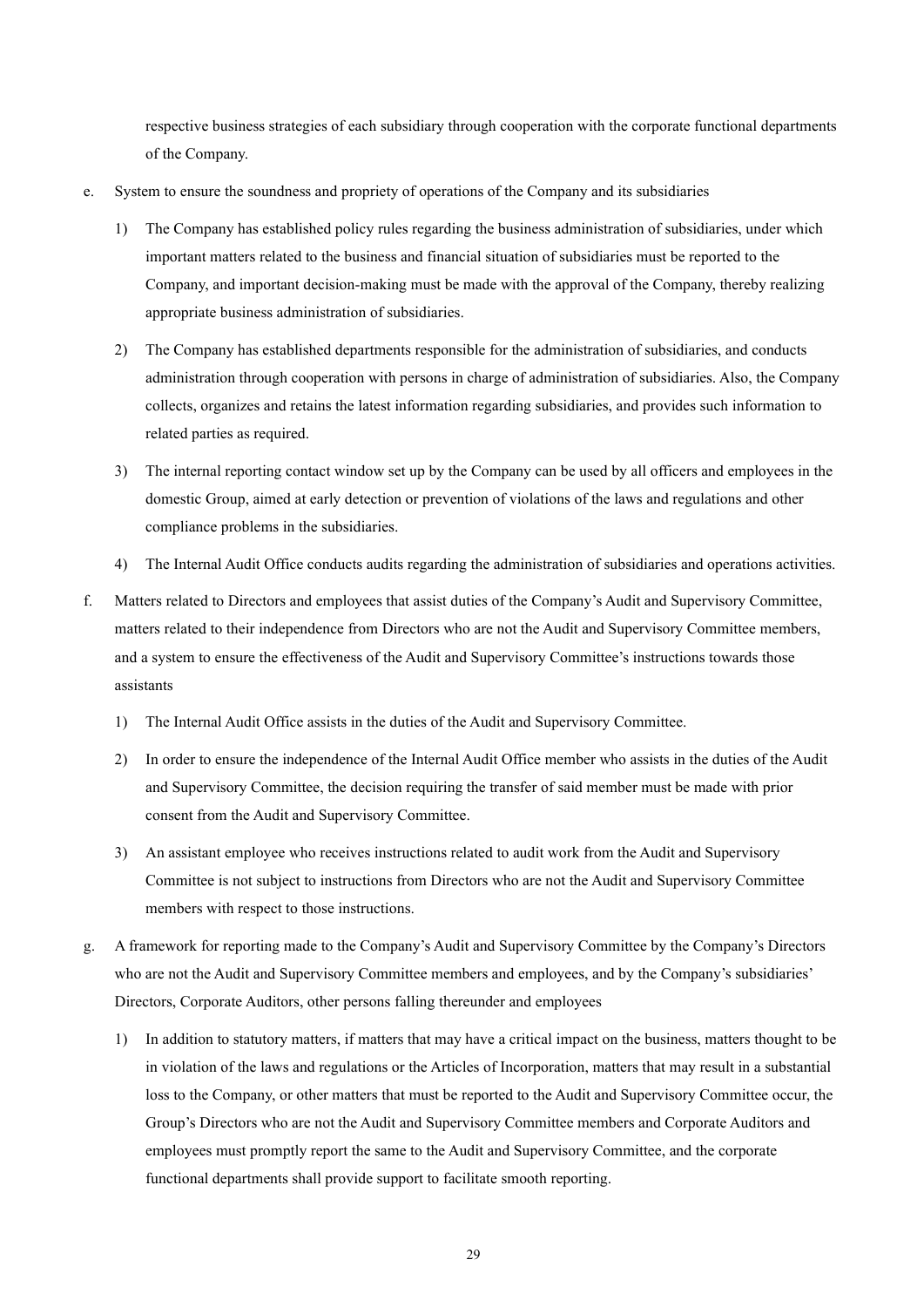- 2) The Internal Audit Office regularly reports the results of the internal audit and the circumstances of internal reporting contacts to the Audit and Supervisory Committee.
- h. Systems for ensuring that persons who report to the Company's Audit and Supervisory Committee are not treated in a disadvantageous manner because of their reporting
	- 1) The Company stipulates explicitly in its "Whistleblower Protection Rules" that under no circumstances shall the Company invoke disadvantageous measures such as dismissal or re-assignment against any person who has made a report to the Audit and Supervisory Committee, citing the report as the reason for such disciplinary action.
- i. Matters regarding policies related to processing expenses/liabilities and prepayment/reimbursement of expenses arising related to the execution of duties by the Company's Audit and Supervisory Committee
	- 1) With respect to expenses arising in relation to the execution of duties of by the Audit and Supervisory Committee members and the Audit and Supervisory Committee, normal audit expenditures are included in the initial budget and unplanned expenditures (except for those that are deemed to be clearly not required for the execution of audit duties), shall be handled in a timely manner through advances and expense claims.
- j. System to ensure that audits by the Company's Audit and Supervisory Committee are carried out in an efficient manner
	- 1) The Audit and Supervisory Committee members have the authority to attend major meetings, as well as meetings of the Board of Directors, may access important documents regarding the execution of duties, such as approval documents, and may request explanation by Directors who are not the Audit and Supervisory Committee members and employees.
	- 2) The Audit and Supervisory Committee shall conduct audits in cooperation with the Internal Audit Office. Also, the Audit and Supervisory Committee shall hold regular meetings with the CEO and accounting auditors, exchanging opinions and information therewith.

# **2. Basic Views on System to Eliminate Anti-Social Forces and its Development Status**

- a. The Company has set the measures against anti-social forces in "SMS Business Guideline" and implements awareness-raising activities as necessary.
- b. The Company joins the Special Association for Prevention of Violence and other organizations and builds a system to respond in cooperation with corporate law firms, other external experts, and relevant organizations.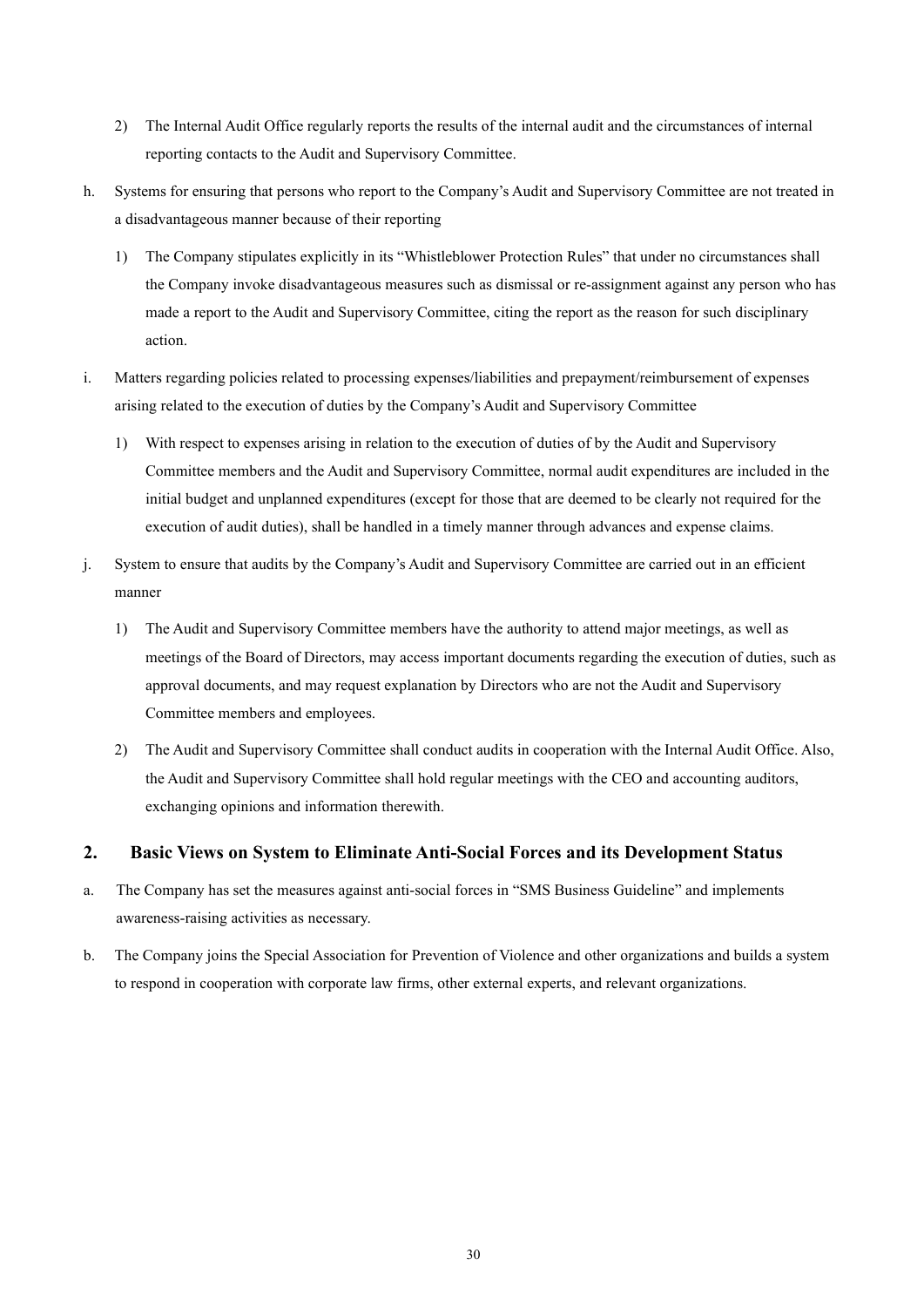# **V. Other**

### **1. Adoption of Anti-Takeover Measures**

| Adontion of Anti-Takeover<br>Measures<br>Not<br>aoni |
|------------------------------------------------------|
|------------------------------------------------------|

#### **Supplementary Explanation**

The Company believes that achieving sustainable growth and long-term enhancement of corporate value as well as building good relationships with shareholders and investors through IR activities will lead to defend against hostile takeovers, and accordingly has not adopted anti-takeover measures.

## **2. Other Matters Concerning Corporate Governance System**

The Company believes it is essential to disclose company information to shareholders and investors in a timely and appropriate manner in order to gain the social credibility and appropriate evaluation of the Group, and accordingly has built an internal system for timely disclosure.

Information regarding material matters of the Group is, in principle, resolved at or reported to the Board of Directors or the Executive Committee. Information regarding material matters is gathered by the secretariat of each committee. The IR section determines the necessity of disclosure of information regarding material matters in cooperation with the secretariat of each committee, finance section, risk management section and other sections, and conducts timely and appropriate disclosure with the approval of the information disclosure officers (the CEO and the CFO.) Information regarding material matters is managed centrally by the risk management section.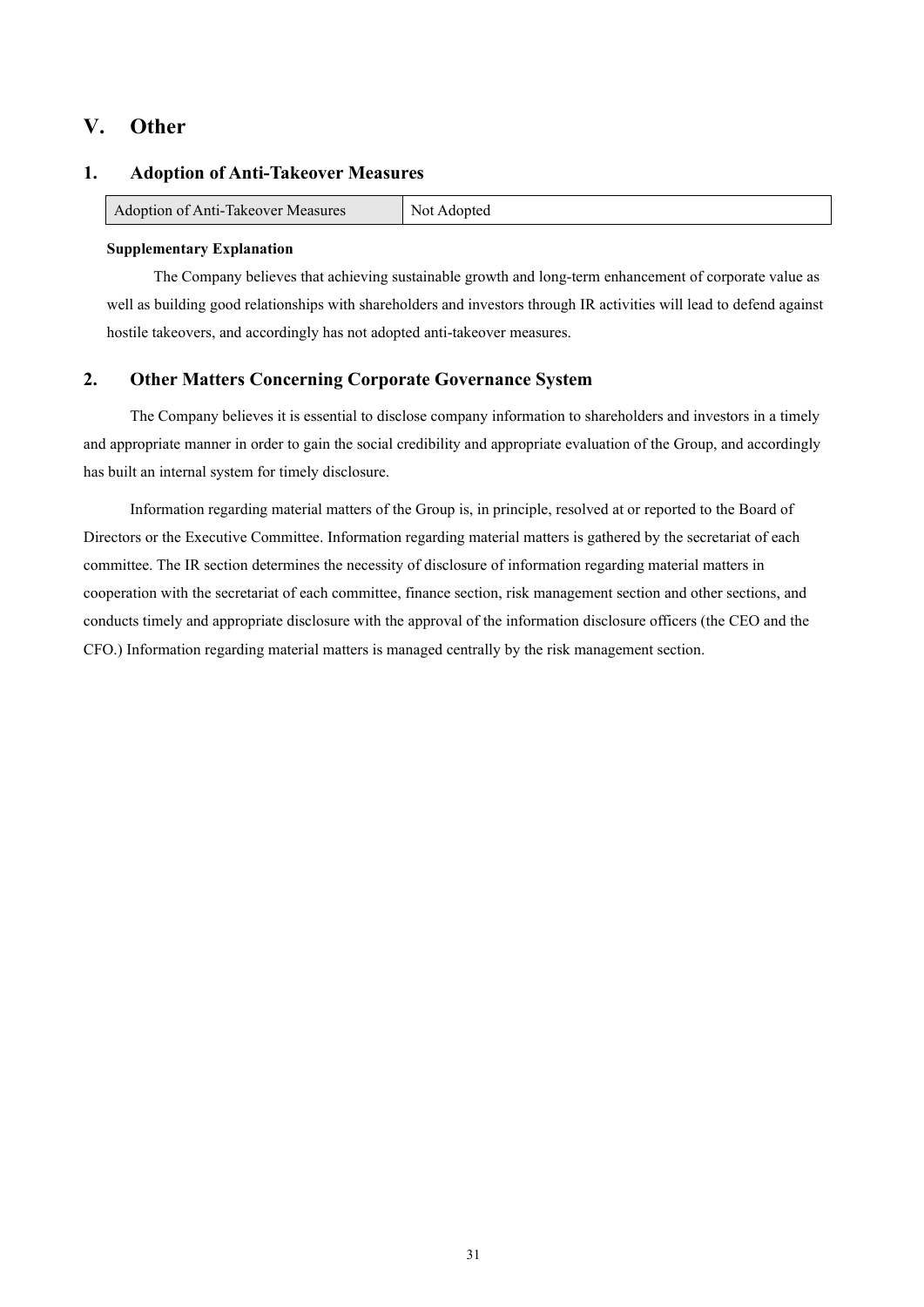# **Corporate Governance Structure**



### **Disclosure Structure**